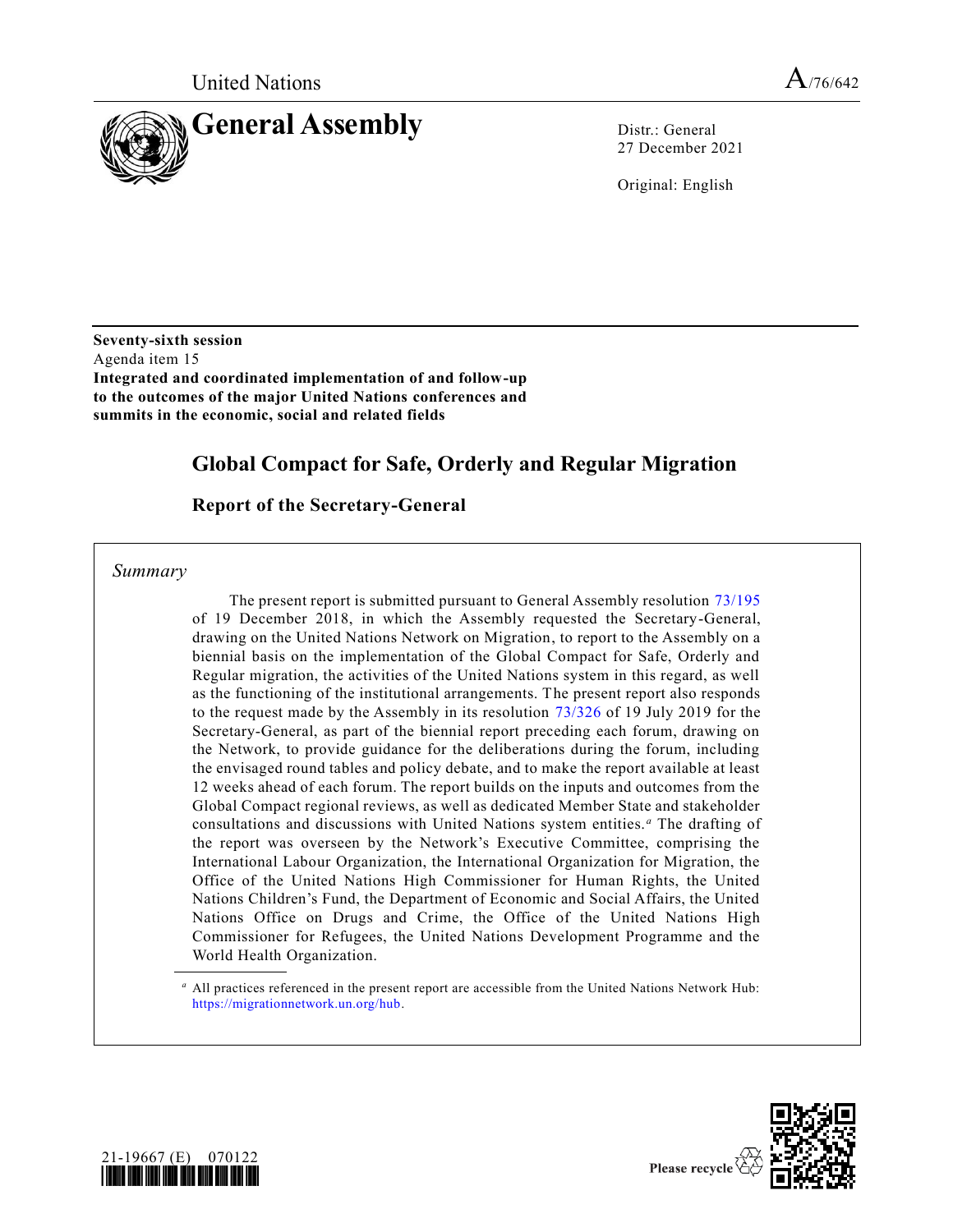# **I. Introduction**

1. The need for a cooperative framework on migration has never been more apparent, and the foresight of Member States and stakeholders in developing the Global Compact for Safe, Orderly and Regular Migration has never been more evident. The first International Migration Review Forum, to be held in May 2022, presents the international community with a vital opportunity to reinforce the relevance and timeliness of the Compact, assess its impact to date and ensure that it is brought to bear in equipping societies for future challenges.

2. Since the adoption of the Compact, on 10 December 2018, international migration has remained ubiquitous and an issue of critical importance. This has been particularly apparent in the response to the coronavirus disease (COVID-19) pandemic, for both good and ill. Migrants were among those groups most impacted, whether through increased risk of COVID-19 infection, restricted or non-existent access to health services and social protection, job losses, discrimination, protracted family separation, inability to access online learning and child services or unsafe and undignified returns.

3. The essential roles that so many migrants play as front-line service providers, pivotal actors in our supply chains and crucial sources of support for their families and communities have been rightly recognized and celebrated in many countries. As States responded to the pandemic and its impacts, many showed foresight in breaking down barriers, through policy or practice, to ensure non-discriminatory health-care and vaccine access and to ensure that migrant workers remained employed, for example, by adapting regular pathways. Others halted deportations and accelerated the use of alternatives to immigration detention. In addition, remittance flows hav e remained resilient as critical sources of support for families and communities.

4. Building on those examples will be an important component of the International Migration Review Forum and its outcome. Also important will be acknowledging and addressing the many deficits that remain, including the manner in which migration governance, whether as a response to COVID-19 or not, leaves too many migrants in desperate situations of vulnerability or denies them agency. Any failure to explicitly include migrants in vaccination plans undermines our commitment to broader public health goals and to combating inequality devalues the solemn commitment to leaving no one behind that Member States made in the 2030 Agenda for Sustainable Development.

5. It is also important to recognize that the COVID-19 pandemic has, in many ways, reshaped international migration. Evolving mobility restrictions and entry requirements have profoundly altered the mechanics and opportunities for admission, stay, work and return. It is clear, however, that many challenges predate the pandemic. Discrimination, xenophobia, misinformation and the stigmatization of migrants or minorities associated with migration remain virulent. In this environment, migrants are vilified and even considered as threats. It is unacceptable that, in today's world, thousands of migrants are subject to great suffering and disappear or die during their migration journeys.

6. The guiding principles, objectives and proposed actions of the Compact provide the road map for addressing those challenges. Indeed, as shown in the present report, the Compact's value as a touchstone and guide for States has been demonstrated throughout the pandemic, as they work to make migration work for all.

7. Amid emerging transitions, the vision of the Compact must be promoted in order to facilitate and recognize the benefits of safe, orderly and regular migration for everyone and to enhance the Compact's potential to promote the achievement of the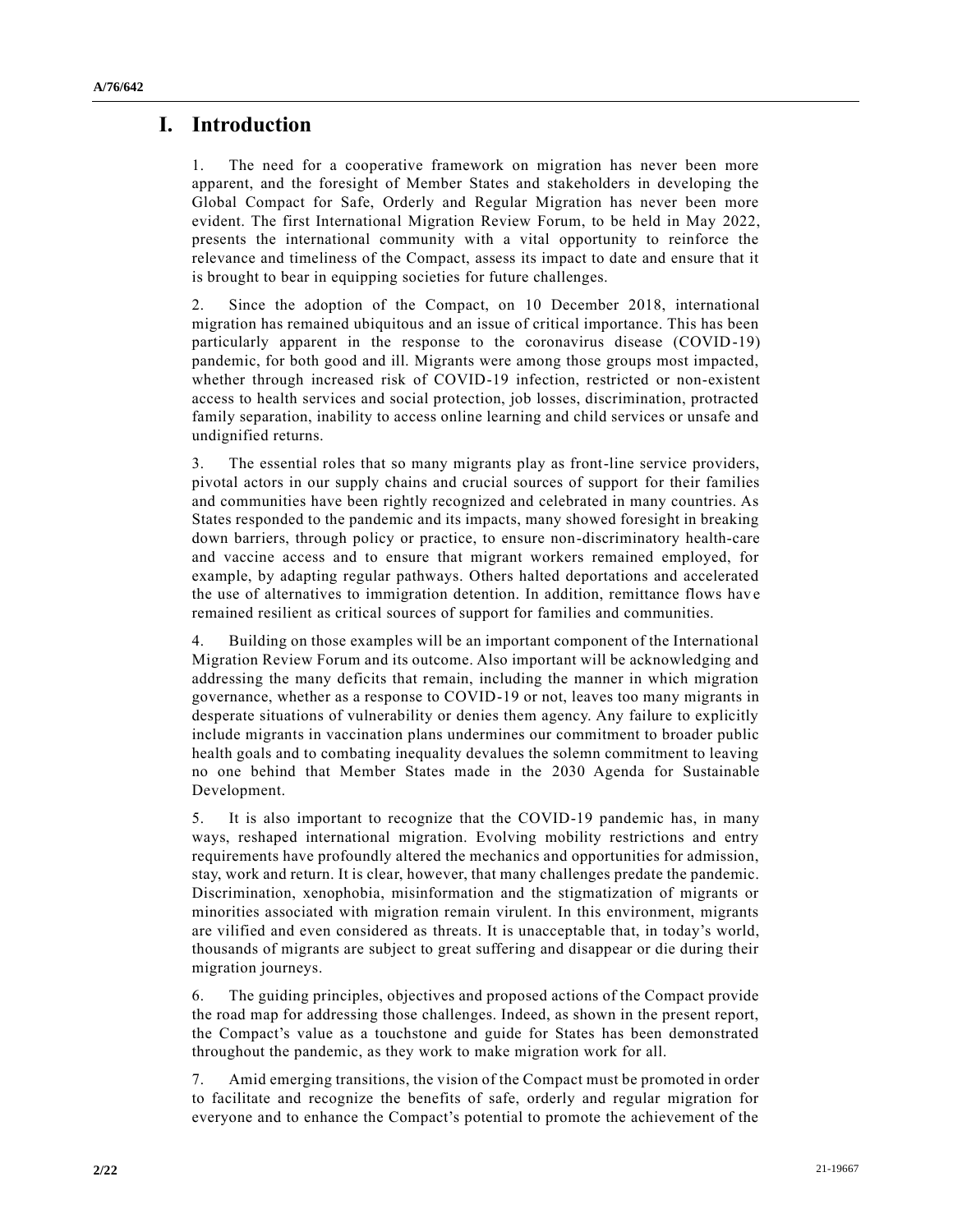Sustainable Development Goals. Dedicated efforts, including through concrete commitments towards the implementation of the Compact, will be integral to the next phase of realizing the Compact's vision. In particular, the forthcoming International Migration Review Forum provides an opportunity to harness the power of multilateralism to provide concrete guidance in three areas of overarching and common importance.

8. The first area relates to how inclusive societies can be further promoted and how to ensure that migrants are more effectively integrated into communities and economies, whether of destination, transit or origin, and not defined simply by their migration status.

9. The second area relates to how regular migration can be further fostered through diversified pathways, opportunities for regularization and sustainable reintegration, while addressing the reverberations of the pandemic and preparing for the intensifying impacts of climate change and for the evolution of our societies and economies.

10. The third area relates to how to reduce the vulnerabilities that undermine the rights or well-being of migrants, their families and societies, including the tragedies that stem from irregular and precarious migration and the responses to them.

11. The lessons of the pandemic provide a timely opportunity to recalibrate genderresponsive and child-sensitive migration governance at the local, national, regional and global levels so that the commitments of the Compact, the 2030 Agenda and the declaration on the commemoration of the seventy-fifth anniversary of the United Nations are fulfilled for all migrants, and indeed for everyone. As the first International Migration Review Forum approaches, the present report contains a call upon States to take concerted action to advance a world that truly fosters the rights, dignity and well-being of migrants and that is grounded in cooperation and international law.

#### **Snapshot of migration and migrants: global data and trends**

- The number of persons living outside their country of birth or citizenship has witnessed robust growth in recent decades, reaching 281 million in 2020. *a*
- As a result, international migrants as a share of the global population increased from 2.8 per cent in 2000 to 3.6 per cent in 2020.
- At the end of 2020, 35.5 million children, or 1 in 66 children globally, under 18 years of age were living outside their country of birth.*<sup>b</sup>*
- In 2019, there were more than 169 million migrant workers in the world.*<sup>c</sup>*
- During the 2015–2020 period, the net flow of migrants moving from less developed to more developed regions was estimated at 2.8 million annually.*<sup>d</sup>*
- The pandemic may have reduced the global number of international migrants by around 2 million by mid-2020.
- Between 1 January 2019 and 24 November 2021, more than 8,436 migrant deaths were recorded globally; a further 5,534 migrants went missing and are presumed dead.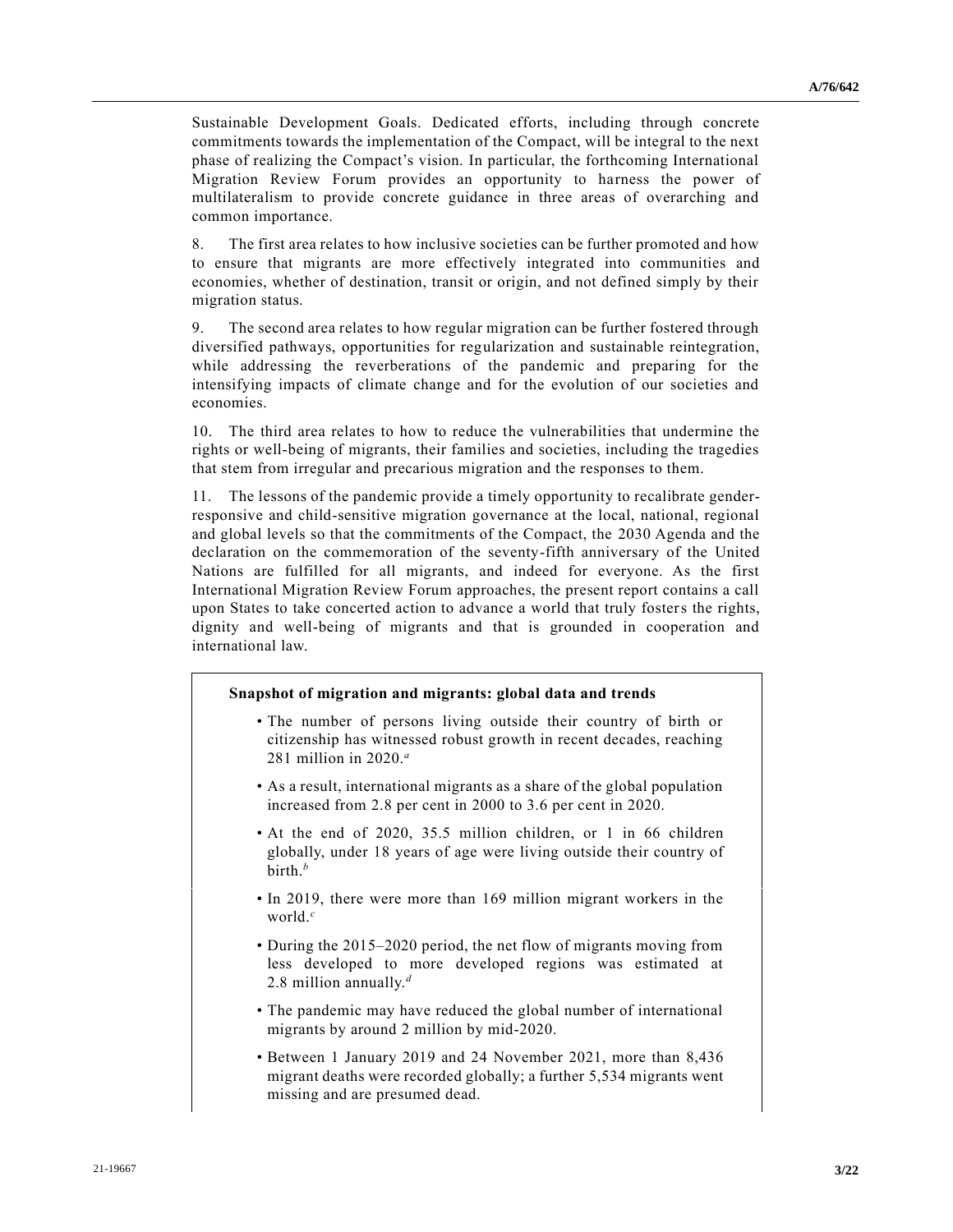- In 2020, officially recorded remittances to low- and middle-income countries were \$549 billion, only 1.7 per cent below the total for 2019. *d*
- At their peak, in mid-December 2020, travel measures, mobility restrictions and border closures implemented by Governments in the context of the COVID-19 pandemic exceeded 111,000 and, as of November 2021, more than 25,000 entry restrictions related to the pandemic remained in place.*<sup>e</sup>*
- *a International Migration 2020: Highlights* (United Nations publication, 2020).
- *b* International Data Alliance for Children on the Move, "Missing from the Story: The Urgent Need for Better Data to Protect Children on the Move" (2021).
- *c* International Labour Organization, *ILO Global Estimates on International Migrant Workers* (Geneva, 2021).
- *d* International Organization for Migration, Migration Policy Institute, *COVID-19 and the State of Global Mobility in 2020* (Geneva, 2021).
- *e* Ibid., "Human mobility impacts due to COVID-19". Available at <https://migration.iom.int/> (accessed in November 2021).

## **II. Progress on implementation**

#### **A. State and stakeholder engagement on the Compact**

12. While hurdles stemming from the pandemic affected progress on the implementation of the Compact, States endeavoured to implement its commitments. In their voluntary reports submitted in response to the regional reviews on the Compact, more than 90 States discussed progress and challenges.<sup>1</sup> Approaches to implementation differ. Kenya and Portugal adopted Compact-specific national implementation plans. Some States incorporated the Compact into existing frameworks. Others observed that their existing frameworks sufficiently reflected the Compact. States also reported on national efforts that were already under way when the Compact was adopted and that aligned with the commitments and recommended actions of the Compact.

13. States identified other challenges to implementation aside from the pandemic. Those included limited resource, technical and technological capacity; inadequate coordination within Governments and with stakeholders; the complexity of irregular migration; and the need to simplify procedures and generate greater awareness of regular pathways.

14. With support from the United Nations Network on Migration, 27 "champion countries" have come together to share experiences and foster State engagement with the Compact, through, for example, their joint statement at the 2021 high-level political forum on sustainable development. Cultivating the engagement of countries with different migration policies and experiences has proved beneficial for promoting exchange, cooperation and partnerships.

15. Recommendations stemming from multi-stakeholder regional, subregional or thematic consultations were presented during the intergovernmental regional review conferences that were held over the past two years. Stakeholder consultations, interventions and written inputs suggested that engagement with stakeholders be strengthened prior to the conduct of regional reviews and in the preparation of voluntary reports. Stakeholders also called for more perspectives from migrants in

<sup>&</sup>lt;sup>1</sup> State reports are available at [https://migrationnetwork.un.org/regional-reviews.](https://migrationnetwork.un.org/regional-reviews)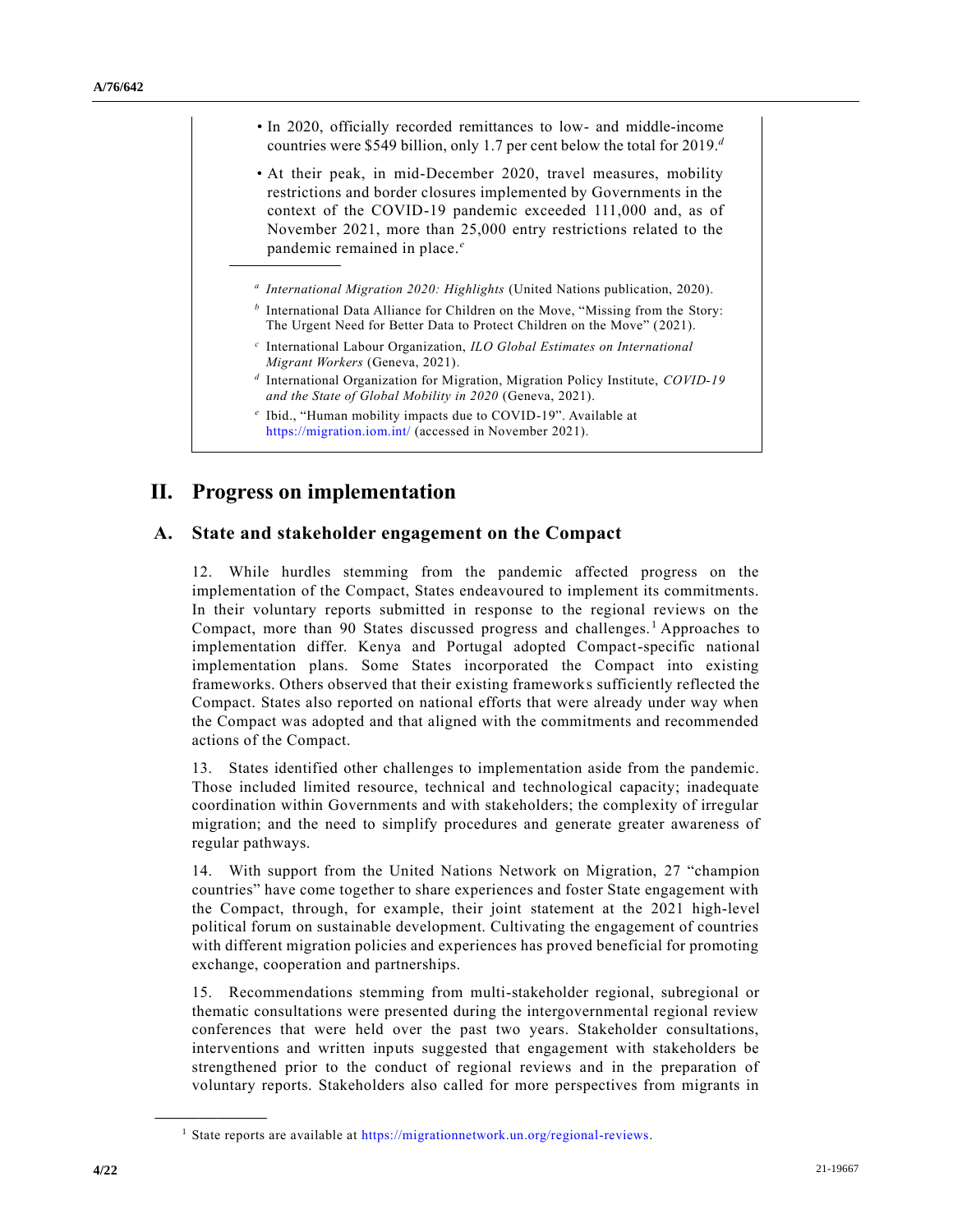the analysis of implementation needs, the development of national plans and the Compact review and follow-up.

16. The instrumental role of local actors in implementing the Compact, as first responders during crises and more generally, has become increasingly apparent. Often, only local action can fulfil policies and programmes that are developed at the national, regional and international levels In addition , policies adopted at the local level have a direct impact on the well-being of migrants. Local governments and stakeholders must be seen as allies in efforts to promote and implement the Compact and enhance coherence across commitments. A call to local action launched by the Mayors Mechanism of the Global Forum on Migration and Development aims to showcase and support city-led approaches to migration governance and to illustrate actions that contribute to the implementation of the Compact. Recognizing the legal and political mandates of local governments is critical.

17. As the world continues to grapple with the pandemic and a damaging two-speed recovery, some States have taken actions that honour the interconnectedness between the well-being of migrants and the prosperity of societies. Equally, regressions and worrying trends exist and coincide with unanticipated challenges. Therefore, reinvigorating international migration and optimizing its benefits for migrants, their families and societies require steadfast commitment to the Compact's 360-degree approach, its guiding principles and the achievement of all 23 objectives. The sections below provide an overview of the progress, practices and challenges noted by Governments and stakeholders, including during the regional reviews, across 10 themes.

### **B. Recharging the decade of action and delivery for sustainable development in order to address adverse drivers**

18. The pandemic reversed the progress that had been made towards the realization of the 2030 Agenda.<sup>2</sup> Since the start of the COVID-19 pandemic, the number of poor people has increased by up to 124 million.<sup>3</sup> Between 83 and 132 million people may have been pushed into chronic hunger in 2020,<sup>4</sup> while an additional 101 million children and young people fell below the minimum reading proficiency level. <sup>5</sup> During 2020, the equivalent of 255 million full-time jobs were lost.<sup>6</sup> [E/2021/58.](https://undocs.org/en/E/2021/58) Global working hours in 2021 are estimated to have remained significantly below 2019 levels, with the burden falling principally on middle- and low-income countries.<sup>7</sup> Women and girls faced a disproportionate burden of unpaid care work and a range of other pandemic-associated challenges. These repercussions and their overlap with disasters, climate change, conflict and violence imperil the achievement of the Sustainable Development Goals. The pandemic has also emphasized the vital role that migration plays in our economies and societies and the need to better protect, empower and promote the agency of migrants. To get the Goals back on track through the recovery and beyond, attention must be paid to tackling the adverse drivers of migration, reducing risks during migration and leveraging the contributions of migrants and migration to implement the 2030 Agenda during the current decade of action and delivery for sustainable development.

 $2$  See, for example,  $E/2021/58$ .

<sup>3</sup> [E/HLS/2021/1.](https://undocs.org/en/E/HLS/2021/1)

<sup>4</sup> Ibid.

<sup>5</sup> [E/2021/58.](https://undocs.org/en/E/2021/58)

<sup>6</sup> Ibid.

<sup>7</sup> See, for example, International Labour Organization, "ILO monitor: COVID-19 and the world of work – updated estimates and analysis", 8th ed., 27 October 2021.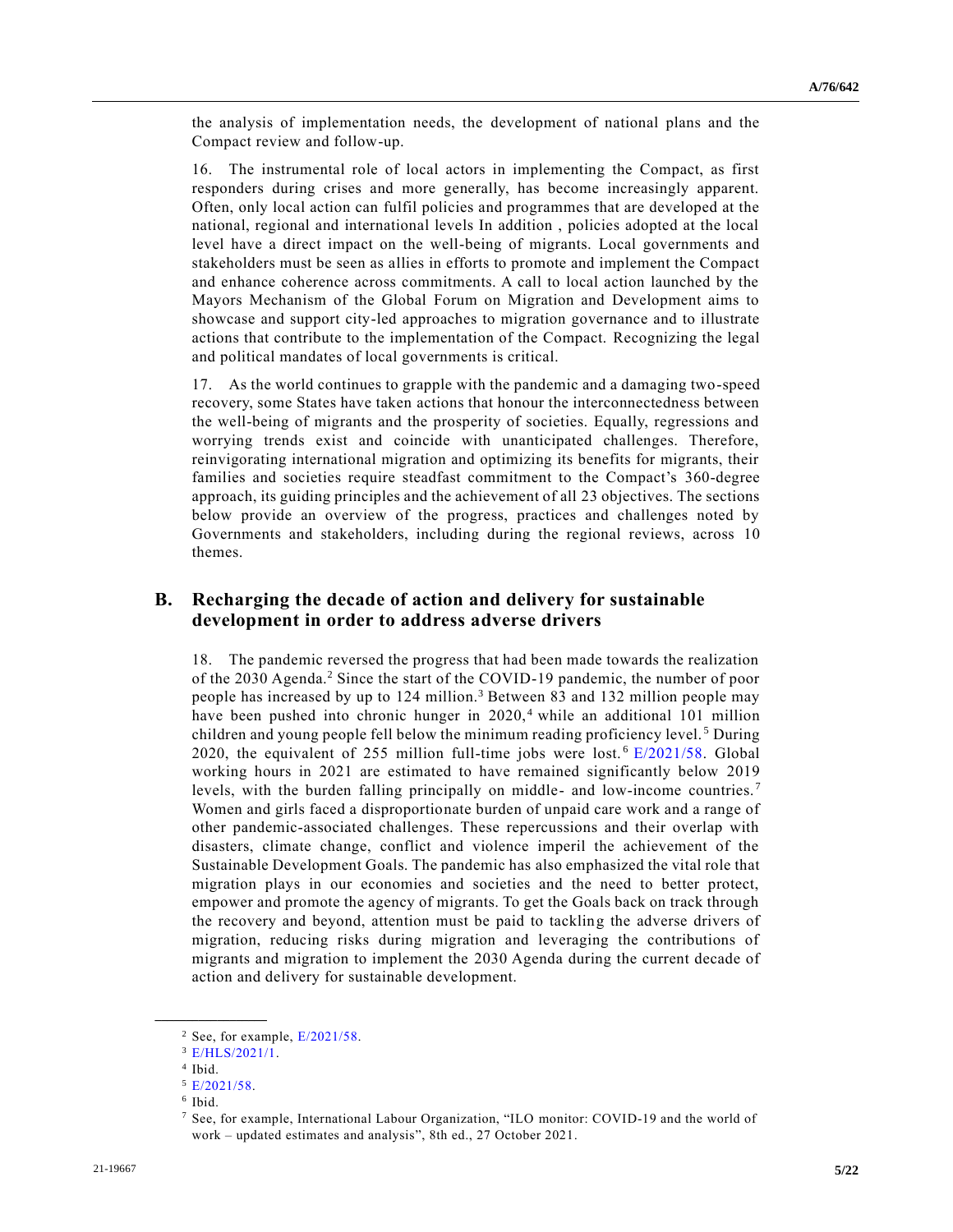19. It is noteworthy in this regard that 20 of the 42 voluntary national review reports submitted by States at the high-level political forum held in 2021 referred to the Compact, migrants or migration-related themes. Building on linkages between the Global Compact, the Sustainable Development Goals and their review forums, including as reflected in the ministerial declaration adopted at the 2021 high-level political forum on sustainable development,  $\frac{8}{3}$  will be important for progressing the implementation of the Compact, alongside efforts to achieve the 2030 Agenda. Strengthening linkages between the Compact, other fundamental instruments and agendas applicable to migration and their review forums is also essential.

## **C. Mitigating, adapting and building resilience to environmental drivers**

20. States have underscored disasters, climate change and environmental degradation as pervasive adverse drivers of migration. Catastrophic storms, flooding, wildfires and droughts have devastated lives, livelihoods and human security. The amplifying effects of rising sea levels, glacial retreat, desertification and biodiversity decline augur an unsettling future. States have the power to reduce adversity and build resilience through inclusive, rights-based mitigation, risk reduction and adaptation, and multi-hazard, evidence-based approaches that recognize that crises, such as pandemics and storms, may overlap and have compounding effects.

21. States are actively addressing those challenges. In 2019, Fiji established a trust fund to support the planned relocation of communities affected by climate change. The 2019–2024 strategy on drought-related disasters of the Intergovernmental Authority on Development (IGAD) includes efforts to build resilience and promote migration as an adaptation mechanism. Governments in the IGAD region, United Nations agencies and other entities are also engaged in a project funded by the migration multi-partner trust fund that seeks to address data and knowledge gaps, build capacity and ensure that human mobility associated with disasters and climate change is addressed through national and regional instruments on disaster risk reduction, climate action and mobility. The multi-stakeholder Capacity for Disaster Reduction Initiative integrates mobility considerations in the delivery of multisectoral capacity development services for States. The Coordination Centre for the Prevention of Natural Disasters in Central America used guidelines on disaster displacement as a training tool to support their member countries. Some countries also incorporate migrants and human mobility into their disaster risk reduction or preparedness frameworks. In June 2021, the mayor-led Global Mayors Task Force on Climate and Migration was launched to address the impacts of the climate crisis on migration in cities and to accelerate global responses.

22. Climate change is a defining challenge of our times. It demands policy coherence between the Compact and other applicable frameworks, including implementation of the Warsaw International Mechanism recommendations on human mobility. At the twenty-sixth session of the Conference of the Parties to the United Nations Framework Convention on Climate Change, and as part of the Glasgow Climate Pact, State parties urged greater efforts on mitigation and adaptation and action and support to avert, minimize and address loss and damage, including displacement.<sup>9</sup> Building on lessons, guidance and commitments, efforts must be strengthened to address the implications of climate change for migration and to foster people's resilience to remain in place with dignity or move as a form of adaptation. This is integral to the protection of the rights of children and future generations.

<sup>8</sup> [E/HLS/2021/1.](https://undocs.org/en/E/HLS/2021/1)

<sup>9</sup> World Bank Group, *Recovery: COVID-19 Crisis Through a Migration Lens* (2021).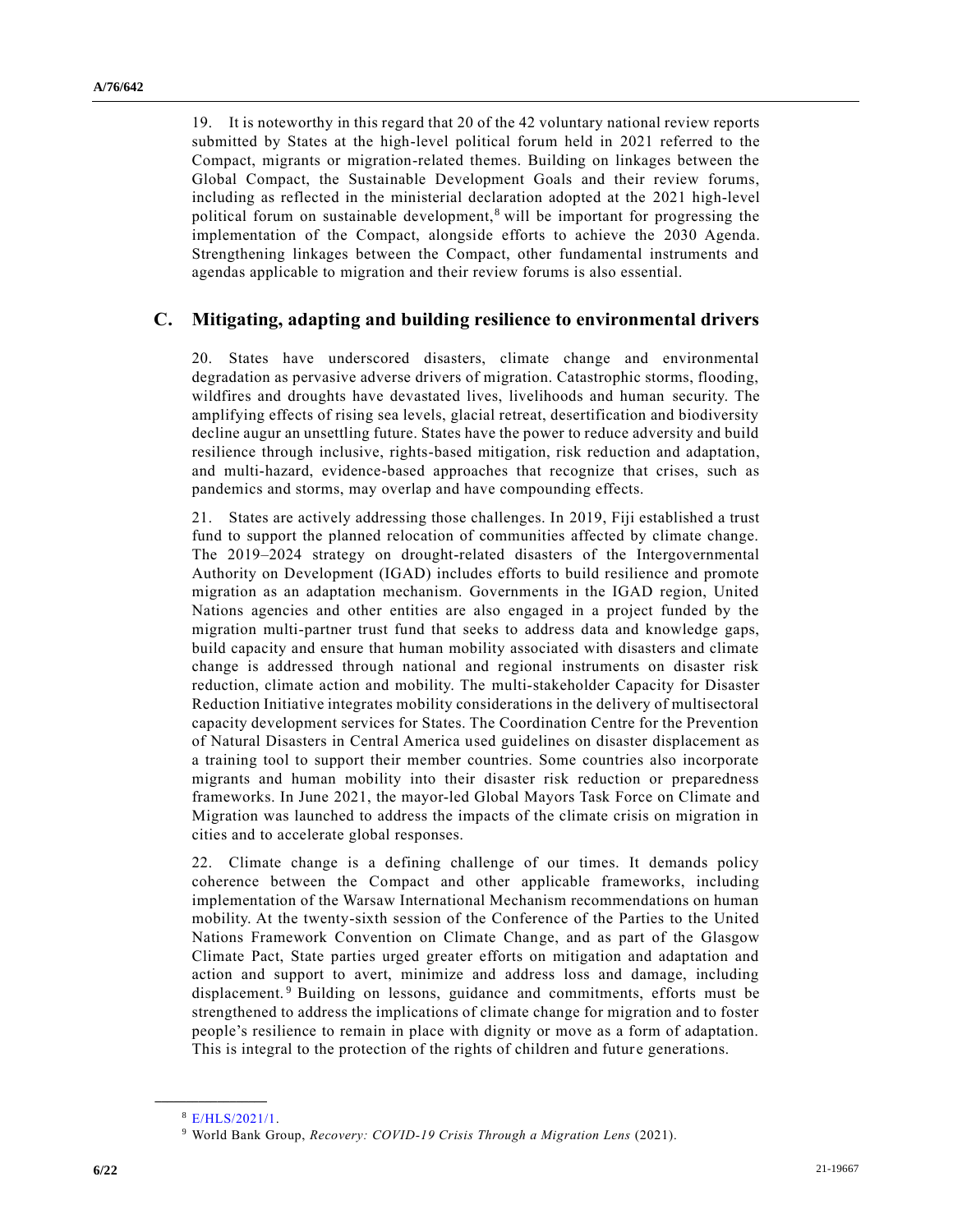## **D. Ensuring fair and ethical recruitment and decent work for migrant workers**

23. The pandemic underscored the crucial contributions of migrant workers, who account for most international migrants, and exploitative practices against them, highlighting the importance of protecting migrant workers and recognizing their skills. As migrant essential workers in health care and food production and distribution systems toiled to keep people safe and fed, often in unsafe and indecent conditions with insufficient protections, others lost jobs, livelihoods or regular status. Migrant workers faced wage theft, reduced salaries, discriminatory dismissals, withholding of benefits, forced unpaid leave and protracted separation from their families.

24. As efforts are made to end the COVID-19 pandemic and facilitate a truly global and equitable recovery that guarantees fair and ethical recruitment and decent work and invests in solutions that facilitate the mutual recognition and development of skills, qualifications and competencies will be crucial. Several examples demonstrate that it is possible. Bhutan, for instance, took action to enable migrant workers to extend their stays or change employers. Azerbaijan automatically extended the temporary residence permits of migrant workers during the pandemic. Viet Nam prohibited the charging of recruitment fees to migrant workers. Tunisia enhanced monitoring and enforcement capacity related to recruitment agencies. A coalition of stakeholders launched the "Justice for Wage Theft" campaign to address unjust withholding of migrant wages by their employers. Research and other collective efforts have contributed to enhancing the evidence base for the assessment of Sustainable Development Goal indicator 10.7.1. In 2020, Germany established a central advisory service to promote the recognition of foreign qualifications. In Sri Lanka, the Government and employers created a skills passport, which allowed returning nationals to demonstrate formally and informally acquired skills. States also continued to ratify fundamental labour instruments.

## **E. Addressing smuggling and human trafficking and promoting access to justice**

25. There are indications that migrant smugglers can rapidly adapt to curtailed and altered opportunities for regular migration by evading restrictions, identifying remote, riskier routes and increasing smuggling fees. Emerging research on specific migratory routes suggests that COVID-19 related interventions may have increased demand for smuggling services over the medium to long term. Smuggling, especially in its aggravated forms, can pose significant threats to the lives and welfare of migrants. It may involve gendered human rights violations and abuses, such as higher instances of forced labour reported for men and higher exposure to sexual violence and abuse reported for women. Altered dynamics stemming from the pandemic may pose new dangers and risks of aggravated smuggling.<sup>10</sup> Meanwhile, humanitarian assistance to migrants in distress is too often criminalized as smuggling. Migrants also represent a significant share of detected victims of trafficking in most regions. Poverty and economic marginalization, heightened since the pandemic, are among the key risk factors of trafficking in persons, including for children and young people.

<sup>&</sup>lt;sup>10</sup> See, for example, United Nations Office on Drugs and Crime, "COVID-19 and the Smuggling of Migrants: A Call for Safeguarding the Rights of Smuggled Migrants Facing Increased Risks and Vulnerabilities" (Vienna, 2021) and United Nations Office on Drugs and Crime, *Abused and Neglected: A Gender Perspective on Aggravated Migrant Smuggling Offences and Response* (2021).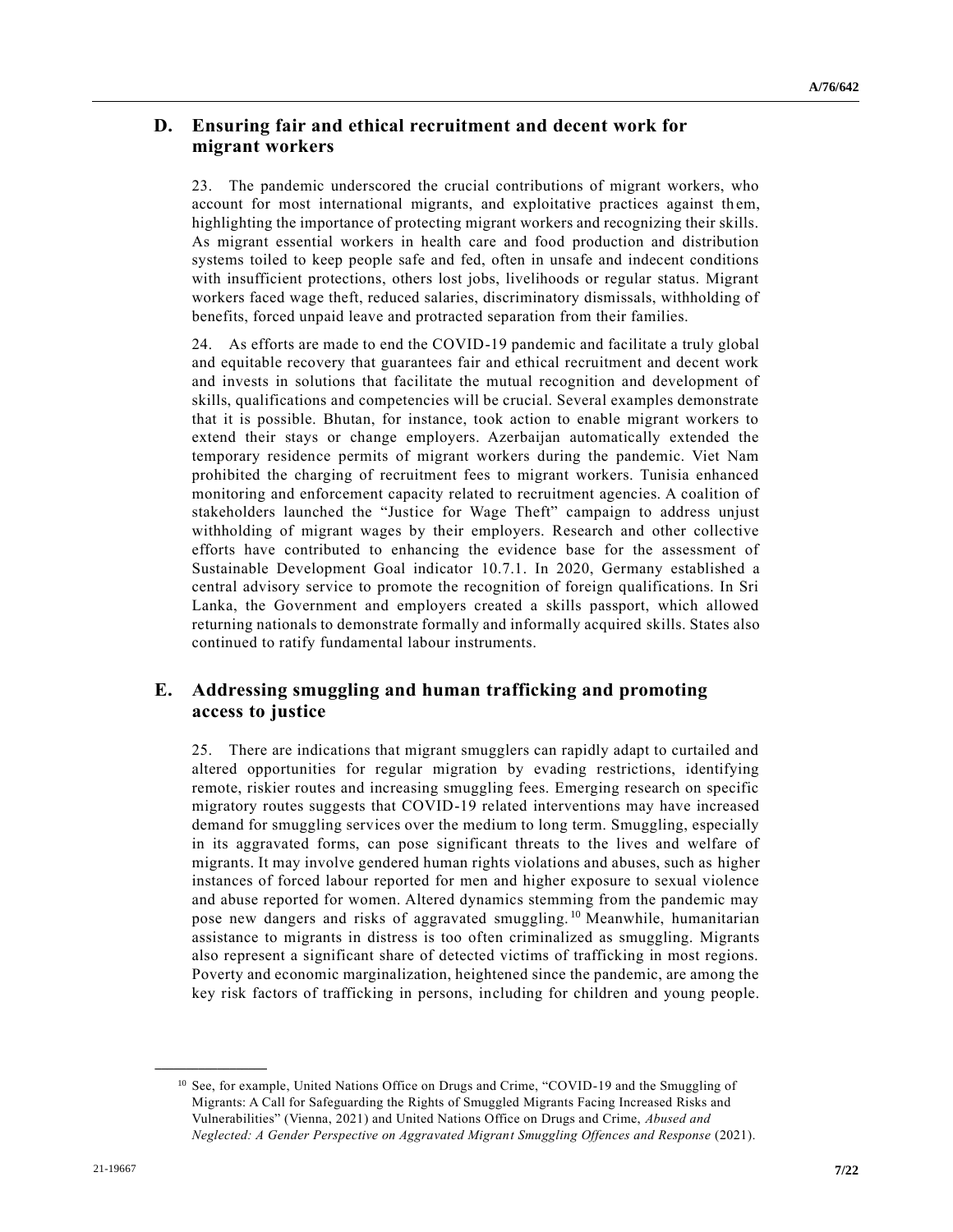The COVID-19 context has complicated access and the provision of support to victims of trafficking.<sup>11</sup>

26. In 2020, States launched the Mechanism for the Review of the Implementation of the United Nations Convention against Transnational Organized Crime and the Protocols thereto, two of which concern trafficking in persons and the smuggling of migrants. In the 2020–2021 period, the Inter-Agency Coordination Group against Trafficking in Persons developed policy guidance on trafficking for the purposes of forced labour, the non-punishment of victims of trafficking, preventing trafficking through sustainable procurement and trafficking for the purpose of organ removal. Armenia established programmes and Argentina established specialized agencies to assist and support victims of trafficking. Panama created a temporary humanitarian protection permit for victims of trafficking.

27. Strengthening evidence on the evolving demand for and the characteristics of smuggling and the incidence of trafficking is necessary for targeted policies and protection interventions, including the bolstering of criminal justice responses. Domestic legislation must recognize circumstances that endanger the lives or safety of smuggled migrants, or that amount to inhuman and degrading treatment, as aggravations. Despite the severity of abuses, few cases take aggravations into account when prosecuting alleged smugglers and other criminals. States must eradicate impunity and ensure that all responses and referrals are child- and gender-sensitive in order to promote victim-centred protection and assistance.

## **F. Advancing non-custodial alternatives to immigration detention and steps towards ending child immigration detention**

28. Policies, practices and conditions associated with immigration detention, including arbitrary deprivation of liberty, overcrowding and poor access to services, profoundly affect physical and mental health, well-being and child development. They undermine access to fair immigration processes and violate human rights. The pandemic exposed and amplified the risks inherent in immigration de tention, where physical distancing is nearly impossible, hygiene and protective equipment are inadequate, human resources are stretched and misinformation is common.

29. The pandemic prompted States to adopt non-custodial alternatives. Some States closed immigration detention facilities, suspended detention practices and released migrants into non-custodial alternatives with access to health-care and other services; some also enabled migrants to remain in regular status by extending visas. Others took steps to improve conditions by implementing COVID-19 risk mitigation measures. Some States implemented policy changes to phase out immigration detention and scale up non-custodial alternatives. In June 2021, Belgium created a government department to implement and promote alternatives to detention. In 2020, Mexico harmonized legislation to prohibit child immigration detention. Thailand adopted a monitoring and evaluation framework as part of its efforts to end child immigration detention.

30. Alongside encouraging steps, worrying trends have been observed. Some States responded to the pandemic by detaining more migrants for longer periods, using public health concerns to justify detention or unlawful deportation. Many States faced practical challenges in ensuring rights-based alternatives to detention, particularly in guaranteeing adequate living conditions and access to services for released migrants.

<sup>11</sup> See, for example, United Nations Office on Drugs and Crime, *Global Report on Trafficking in Persons 2020* (United Nations publication, 2020) and United Nations Office on Drugs and Crime, *The Effects of the COVID-19 Pandemic on Trafficking in Persons and Responses to the Challenges* (2021).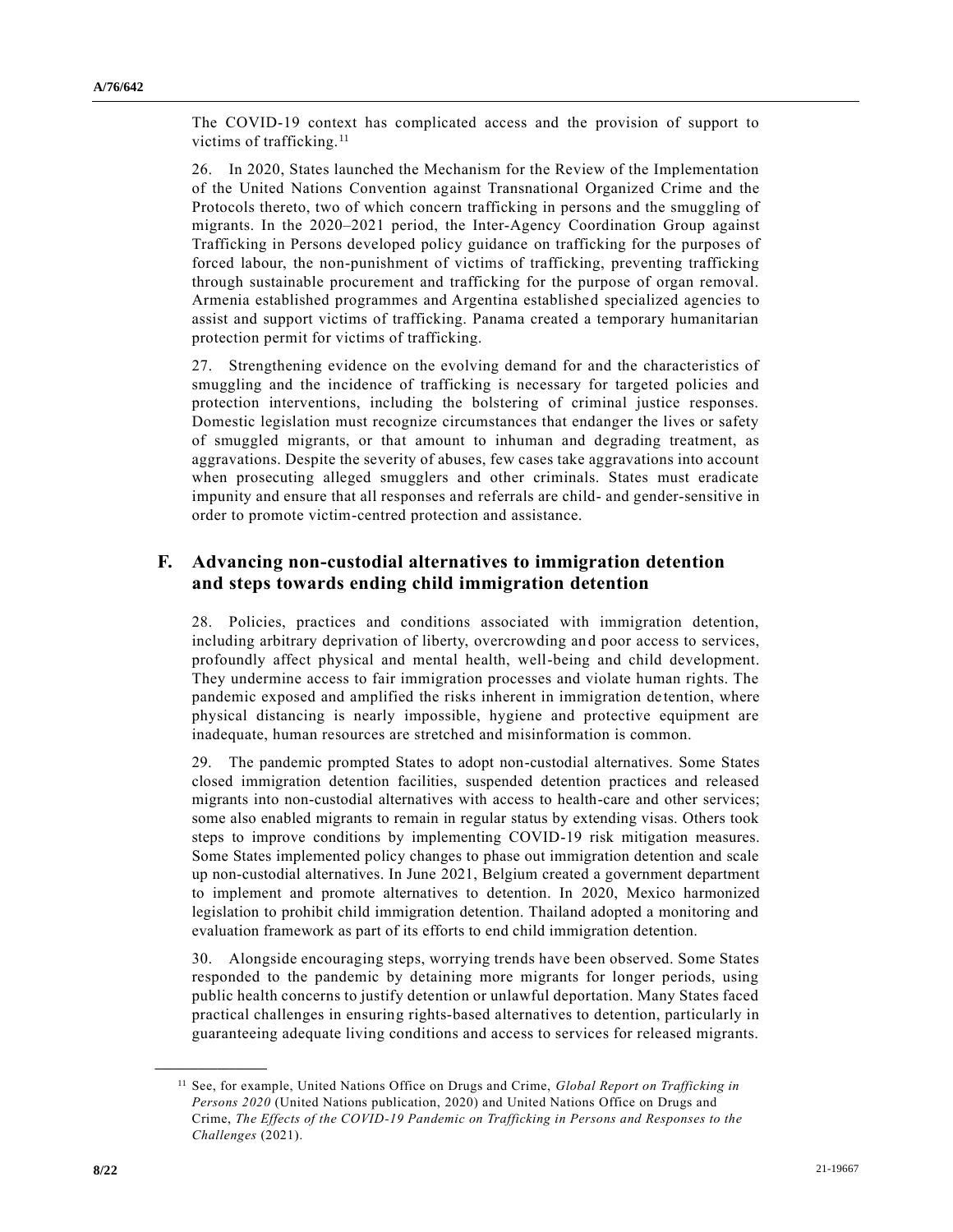31. A strong evidence base on the effectiveness of alternatives exists as a result of the dedicated efforts of government officials spearheading changes, health experts researching impacts, case managers assisting migrants and migrants in non-custodial alternatives. The pandemic allowed some countries to demonstrate how to govern migration humanely and effectively without resorting to detention. States can learn from those lessons and make liberty the norm by ending child immigration detention and investing in non-custodial alternatives to ensure that detention is a measure of last resort only.

## **G. Improving consular assistance and protection capacity to support all migrants**

32. The COVID-19 pandemic demonstrated the centrality of timely consular services for safeguarding migrants' rights throughout the migration cycle. The pandemic exacerbated demands for consular services, putting capacities to the test as migrants were deported, found themselves stranded, lost jobs and regular status, struggled to recoup entitlements or contracted COVID-19. Regional reviews highlighted challenges for delivering support to migrants, including in terms of coordination between consular and diplomatic networks and limited resources and presence.

33. During the pandemic, several States made use of remote systems and digital solutions and collaborated with stakeholders to accommodate demand for consular assistance. Argentina strengthened consular support through its one-stop virtual mechanism and collaborated with diaspora communities to provide food and housing. In the Declaration on the Rights of Children in the Context of Migration of the Association of Southeast Asian Nations (ASEAN) of 2019, States agreed to coordinate consular services.

34. Experience demonstrates the importance of strengthening consular protection, assistance and cooperation to safeguard the rights and interests of migrants at all times. Effective consular services for migrants, including those in irregular status, can be extended by establishing new consulates, increasing trained staff, using digital solutions, enhancing bilateral and multilateral agreements or involving stakeholders. As countries revamp their consular systems, safeguarding privacy and protecting personal data remain vital.

#### **H. Harnessing migrant contributions**

35. Knowledge is extensive on how migrants and diasporas enrich societies through human, socioeconomic and cultural capacities and contribute in their countries of origin and destination to sustainable development outcomes for their families and communities. The pandemic reinforced this understanding as migrants and diaspora communities used their competencies to address challenges. The Pakistani diaspora health initiative developed a digital platform for diaspora health professionals to provide online consultations and training. Diaspora organizations also translated guidance materials and supported outreach and information campaigns.

36. The pandemic offers lessons on how to improve conditions for migrants and the diaspora to contribute to societies. In creating enabling environments, many States have established diaspora engagement policies to facilitate the contributions of the diaspora in countries of origin or destination, while some States re ference migration, migrants or diaspora communities in their development plans. In 2020, following extensive consultation with migrants and diaspora communities, the Republic of Moldova rolled out the "Diaspora Succeeds at Home" programme, which offers grants to local governments and aims to make emigration work for local development. A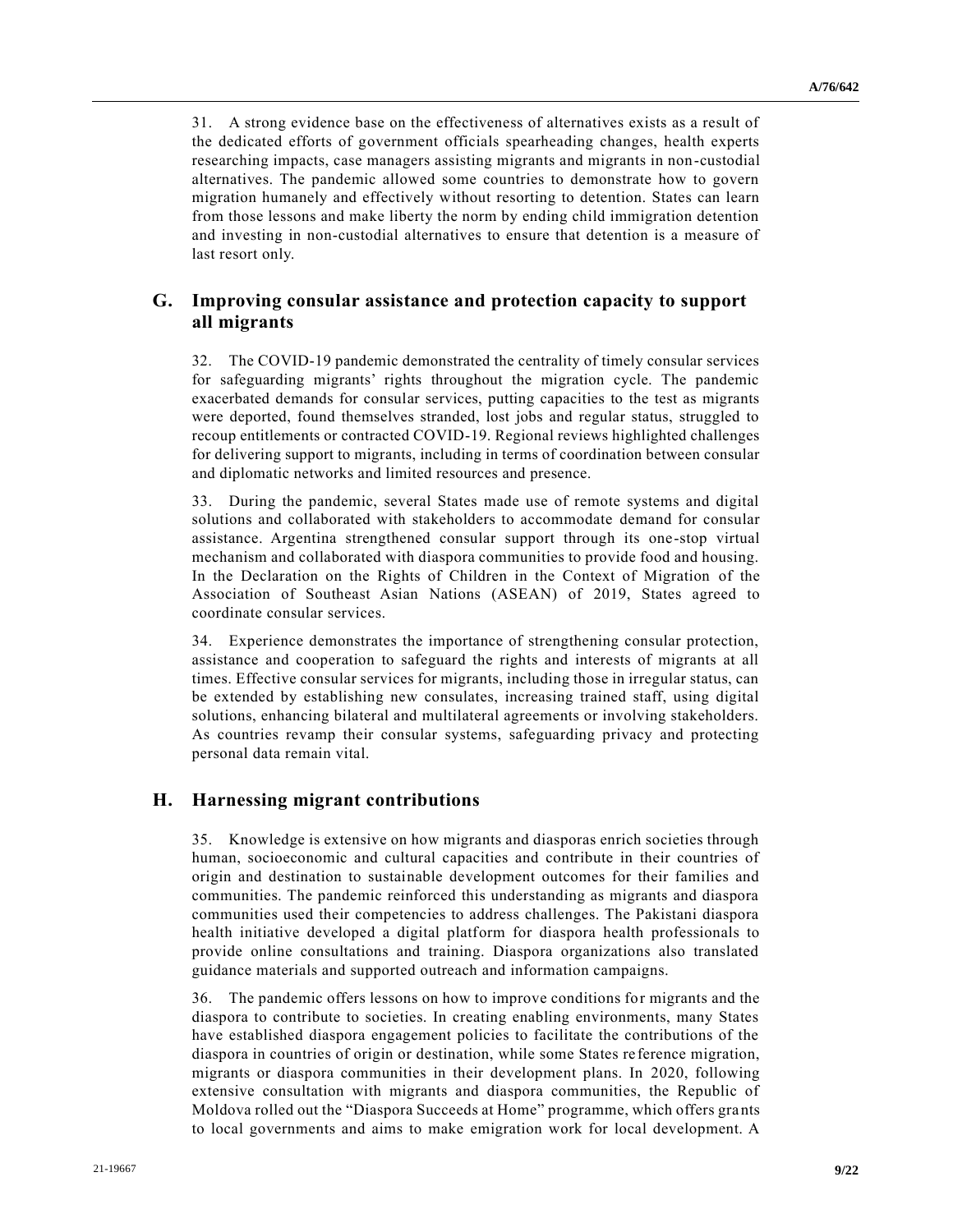number of European States support the MEETAfrica initiative, which encourages members of the African diaspora in France and Germany to create businesses in their countries of origin. Other States, however, have acknowledged the lack of supportive policies for the diaspora.

#### **I. Promoting faster, cheaper remittances and fostering financial inclusion**

37. Despite the pandemic, remittances remained resilient, defying predictions and confirming that migrants endeavour to send money to their families even when in severe hardship. More than 800 million people living in over 125 countries are reliant on migrants sending money home.<sup>12</sup> In 2020, officially recorded remittances to lowand middle-income countries amounted to \$549 billion, which is only 1.7 per cent below the total for 2019, while remittance flows to such countries are projected to reach \$589 billion in 2021. 13

38. Initiatives were launched to support the continued flow of remittances in the light of the pandemic. The multi-stakeholder Remittance Community Task Force advised Governments and the remittance industry, including through its "Blueprint for Action" report on how to spur the recovery and resilience of remittance transfers in the context of the COVID-19 pandemic and a policy brief on the impact of COVID-19 on family remittances that was published by the Network. Thirty-three countries joined a call to action initiated by the United Kingdom of Great Britain and Northern Ireland and Switzerland on remittances in crisis. Many countries declared remittances to be essential services and eased regulations. To facilitate greater digitalization, remittance senders were offered incentives and remittance transaction fees were abolished or waived. The Group of 20 Global Partnership for Financial Inclusion improved reporting and monitoring on remittance transfer costs, the digitalization of remittance services and the impact of crises on remittances within the context of their national remittance plans. In several African countries, national networks were established to enable relevant public, private and development partners to address challenges in national remittance markets in the context of the pandemic and develop joint road maps. Kenya launched its first online survey on Kenyan diaspora remittances in order to advance the role of remittances in supporting livelihoods and economic development.

39. Preliminary information shows that migrants increased their use of regulated and digital channels, reducing transfer costs in several remittance corridors. <sup>14</sup> Digital channels depend on sound infrastructure and on digital and financial inclusion, which are unevenly developed across countries and in urban and rural settings. Women struggle disproportionately to gain access to finances and mobile -enabled data, even though they rely more on remittances than men do.

40. The pandemic has offered lessons on how to improve the remittance market, including by expanding the use of digital channels, promoting innovation, competition and transparency, reducing transaction costs and increasing digital and financial inclusion. Measures to reduce remittance transfer fees and increase the productive use of remittances should be informed by sound data collection on the transfer and use of remittances and by diaspora engagement. While digitalization can

<sup>&</sup>lt;sup>12</sup> United Nations Network on Migration, "International Day of Family Remittances: the global pandemic highlights the crucial role of remittances for migrant families", 16 June 2020. Available at [https://migrationnetwork.un.org/statements/international-day-family-remittances](https://migrationnetwork.un.org/statements/international-day-family-remittances-global-pandemic-highlights-crucial-role-remittances)[global-pandemic-highlights-crucial-role-remittances.](https://migrationnetwork.un.org/statements/international-day-family-remittances-global-pandemic-highlights-crucial-role-remittances)

<sup>13</sup> World Bank Group, *Recovery: COVID-19 Crisis Through a Migration Lens* (2021).

<sup>&</sup>lt;sup>14</sup> International Fund for Agricultural Development and World Bank, "Resilience in the market for international remittances during the COVID-19 crisis" (2021).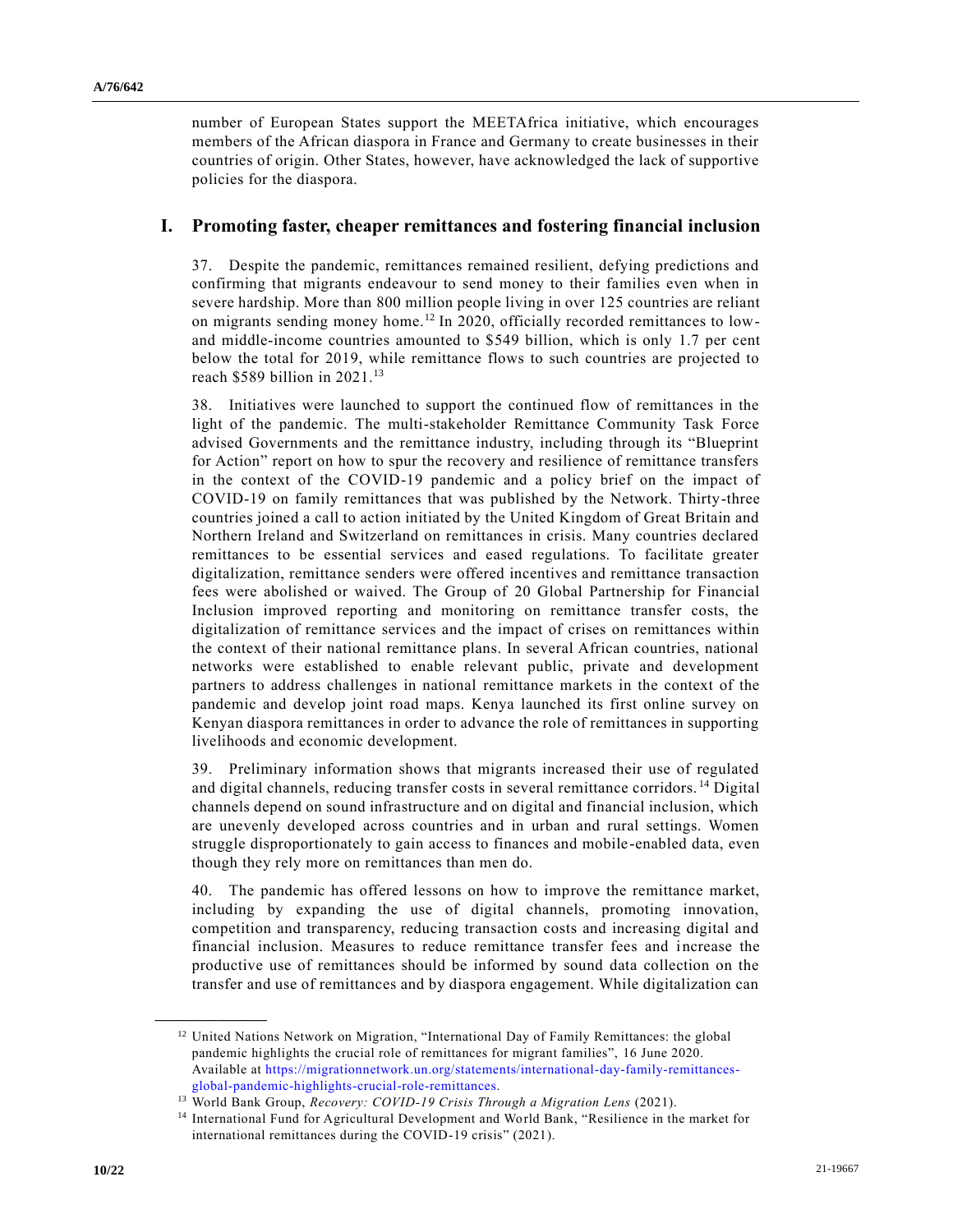support the continuity of remittance flows in crisis situations, regulated cas h-based remittance services must be maintained to address challenges in the provision of digital remittance-related services. When supported by coherent policies and priorities and complemented by private sector and civil society initiatives, such shifts can help to achieve relevant Sustainable Development Goal targets, in particular target 10.c, including for women and rural dwellers.

#### **J. Promoting social protection and the portability of entitlements**

41. When the pandemic triggered job losses, forced people into unpaid leave, decreased savings and prompted returns, the importance of ensuring the right to inclusive, accessible social protection and the effective portability of benefits and entitlements became even more apparent.

42. States adopted agreements to address those issues. Belarus and the Republic of Moldova signed a social security agreement in 2019 to facilitate the portability of pension entitlements for returning nationals. The same year, the Lao People's Democratic Republic, Myanmar, Thailand and Viet Nam endorsed a road map for implementing a ministerial declaration on the portability of social security for migrant workers. In 2020, Southern African Development Community (SADC) ministers and social partners adopted a set of guidelines on the portability of social security benefits. The resolution concerning the second recurrent discussion on social protection adopted by the International Labour Conference at its 109th session included recommendations on the portability of social protection for migrant workers.

43. Despite notable practices, exclusion, barriers to eligibility, unimplemented frameworks and limited cross-border cooperation continue to affect the coverage and portability of social security benefits and other entitlements. Concerted efforts to promote bilateral or multilateral partnerships, implement existing frameworks and develop new agreements are needed to enable migrant workers of all skill levels and their families to enjoy their right to social protection and other entitlements and benefits.

## **K. Collecting and utilizing accurate and disaggregated data as a basis for evidence-based policies**

44. During the regional reviews, many States raised the salience of reliable and disaggregated data for implementing the commitments of the Compact through evidence-based policies and actions. The pandemic complicated efforts to collect migration data, including from the round of censuses carried out in 2020. For instance, many census operations were postponed as person-to-person contact was not possible during enumeration. Still, some initiatives to improve migration statistics, including their timeliness, coverage, disaggregation and comparability, continued.

45. In 2021, the Statistical Commission endorsed a conceptual framework and definitions for the revision of its recommendations on statistics on international migration. The framework emphasizes data needs for national policymaking, captures new migration patterns and data sources and will underpin statistical capacitybuilding. In 2020 and 2021, the United Nations launched various projects in Africa, Asia and the Pacific and Latin America and the Caribbean aimed at strengthening national capacity to collect and compile migration data and enhance understanding of their use and limitations for policy formulation, implementation and monitoring of applicable Goals and targets of the 2030 Agenda.

46. Efforts were made to strengthen the capacity of regional cooperation mechanisms, such as ASEAN and SADC, to collect labour migration data. In 2020, a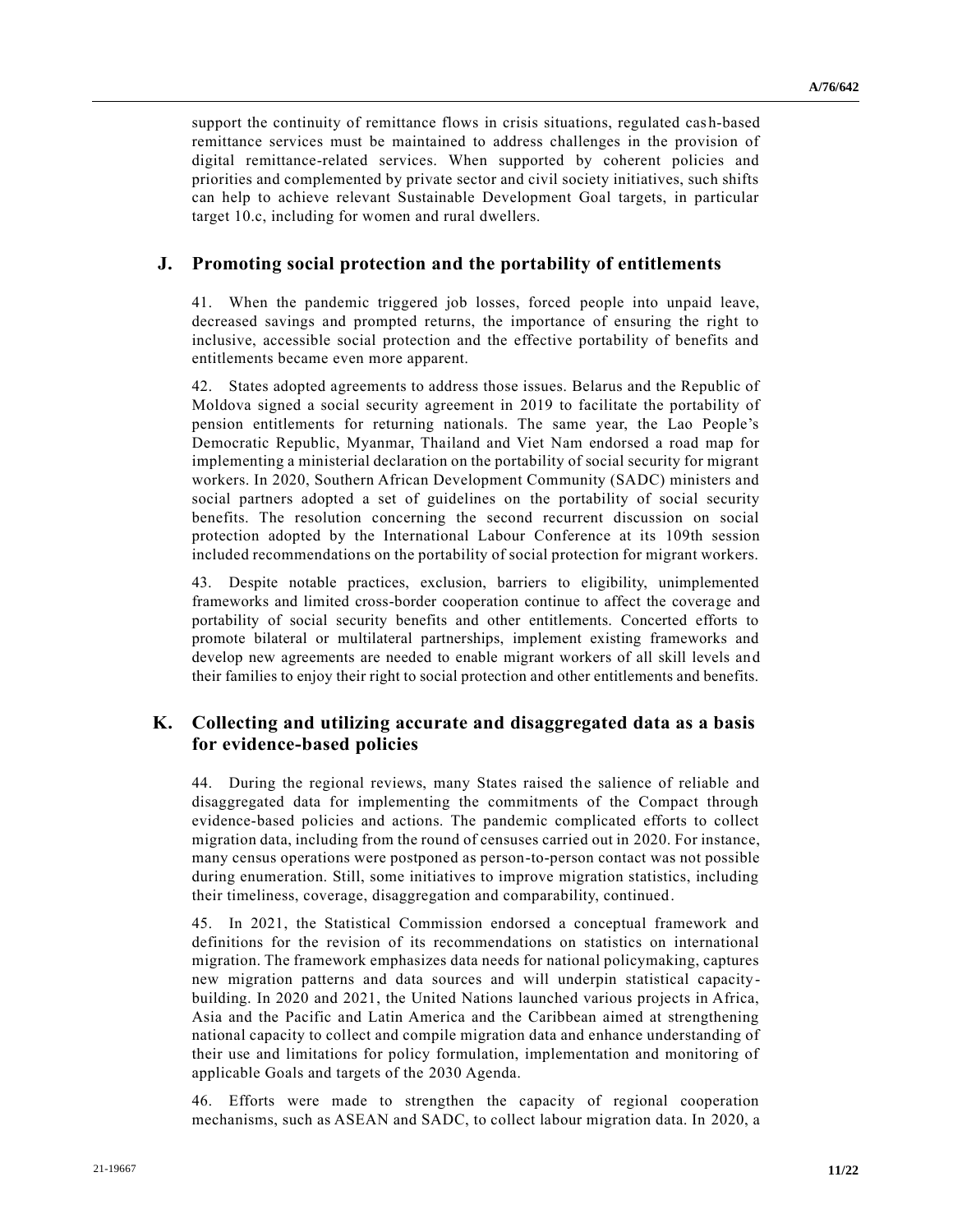cross-sectoral global coalition launched the International Data Alliance for Children on the Move to mitigate data gaps and use statistics to protect the rights of migrant children. Two data centres were established in Africa: the African Centre for the Study and Research on Migration in Mali and the African Migration Observatory in Morocco. In 2021, the African Union and partners launched the African Migration Data Network to promote continental exchange and initiatives on migration data.

47. Data gaps persist. A recent global survey suggests that, in general, statistical capacity is relatively stronger in areas such as labour and long-term migration, followed by return migration, whereas gaps exist in the areas of irregular migration and citizens living abroad.<sup>15</sup> Data collection and analysis gaps also exist in thematic areas such as migration and health, and age and gender. Other challenges highlighted during the regional reviews and the International Forum on Migration Statistics held in 2020 concerned outdated, incompatible or inadequate sources and systems for data collection, disaggregation and centralization, as well as limited digital capacity. In order to overcome existing gaps and to address COVID-19-related challenges, work towards the establishment of a global programme on migration data must continue, as called for in the Compact. All efforts related to data collection and sharing must uphold the right to privacy.

# **III. Looking ahead to the International Migration Review Forum**

48. As approaches to international migration are recalibrated, drawing insights from the pandemic, actions must be accelerated where systemic gaps persist, inequities have widened and cooperation and partnerships are essential for tackling existing and emerging challenges. The present section elaborates on the progress, practices and recommendations discussed above and highlights further policy priorities for consideration by the Forum.

## **A. Promoting inclusive societies and including migrants in COVID-19 response and recovery**

49. The pandemic underscored systemic challenges to the safety, dignity, human rights and well-being of migrants stemming from the failure to fully include them in society and eliminate discrimination. By contrast, there have been hopeful signs, with States revising policies and practices to better protect migrants, both in the context of the COVID-19 pandemic and more generally.

50. Migrants struggled to gain access to basic services, such as health care, despite being disproportionately exposed to COVID-19 as a result of their living conditions and employment in essential jobs or other sectors where opportunities for teleworking or social distancing are limited or non-existent. Barriers to access to basic services included discriminatory laws and policies, inconsistent practice, inaccessible information, exclusion based on legal status, lack of documentation, fears of health repercussions, fears of immigration enforcement when gaining access to services, and digital divides. Such barriers often operated in concert or were amplified by greater demands on the limited capacity of institutions and actors to provide those basic services, misinformation and stigma, and lockdowns and other pandemic-related interventions.<sup>16</sup>

51. COVID-19 vaccination policies and programmes also reflected varying degrees of inclusivity. In a review conducted between February and March 2021 of 104 national

<sup>15</sup> See [E/CN.3/2021/11.](https://undocs.org/en/E/CN.3/2021/11)

<sup>16</sup> See, for example, World Health Organization, *Refugees and Migrants in Times of COVID-19: Mapping Trends of Public Health and Migration Policies and Practices* (Geneva, 2021).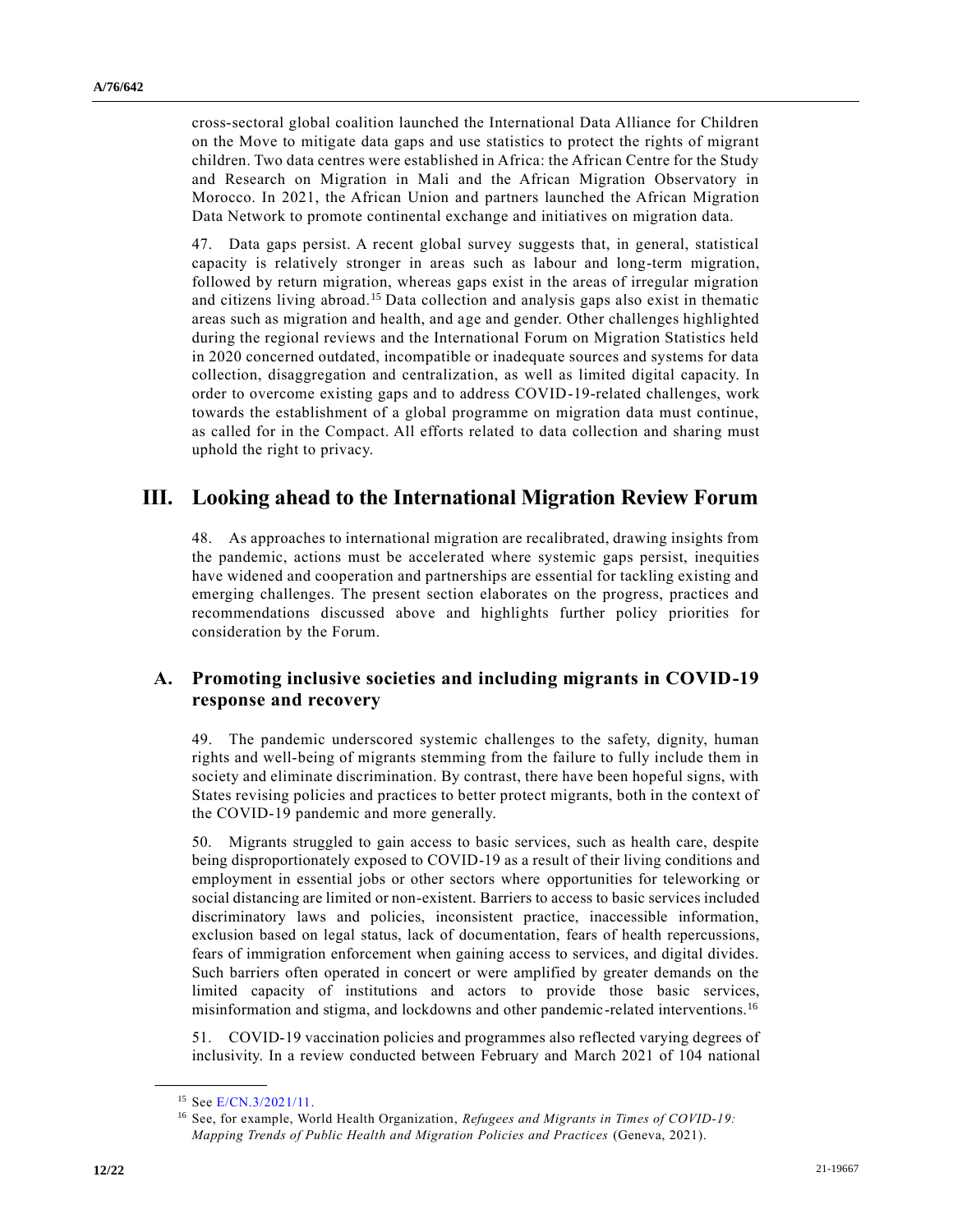deployment vaccination plans submitted to the COVID-19 Vaccine Global Access (COVAX) Facility, it was found that only 28 per cent of those plans included migrants and that even fewer (17 per cent) explicitly included migrants in irregular situations.<sup>17</sup>

52. Even when inclusive frameworks exist at the national or subnational levels, they do not always lead to migrants having access to them in practice. In the urban and rural localities in which migrants reside, sometimes on their margins, local implementation efforts remain essential.

53. In the light of the COVID-19 pandemic, many States strengthened access to health-care services for migrants. Some States adopted or revised frameworks and provided access to COVID-19 testing, vaccination or treatment, sometimes free of charge. Some adopted flexible policies to enable migrants to remain in a regular status and have access to health-care and other services. Many States and local authorities launched awareness-raising initiatives and translated COVID-19-related information into multiple languages to mitigate health risks and improve health-care accessibility. As of September 2021, preliminary data indicated that, in practice, 132 of 177 countries were providing access to vaccinations for migrants in regular status. <sup>18</sup>

54. States also facilitated access to other basic services. In the context of the COVID-19 pandemic, Egypt exempted migrant children from the prerequisite of a valid residency permit for enrolling in the 2020/21 academic year. The city of Milan, Italy, adopted a 2020–2022 strategic plan to improve access to good-quality education, other services and social inclusion for all Milanese children, including migrants, and established a multifaceted service centre for unaccompanied migrant children in 2019.

55. In addition, migrants were inconsistently covered by pandemic-related socioeconomic support and recovery measures, despite losing jobs and income and struggling to meet basic needs. In 2019, Uzbekistan established a social support system for Uzbek migrant workers residing abroad. Ecuador adopted a comprehensive plan for the care and protection of Venezuelan nationals during 2020–2021 to enhance their access to services and socioeconomic inclusion. Ireland provided access to social welfare services for workers from outside the European Union or the European Economic Area who had lost their jobs as a result of the pandemic. Saint Kitts and Nevis included migrants in socioeconomic support and recovery measures. In La Unión, El Salvador, local authorities and migrants developed a socioeconomic response plan to address the effects of the pandemic on households with migrant family members. Tajikistan broadened its humanitarian cash transfer programme vulnerability list to include the children and families of migrant workers.

56. Policies or programmes on basic services, social protection or recovery are far too often limited to migrants with a regular status. Even when migrants in irregular situations are included, they continue to face practical hurdles, owing to fears of arrest, detention and deportation, inaccessible information, lack of requisite documents or the inconsistent implementation of those policies or programmes. Some States and stakeholders sought to mitigate such barriers. In 2020, the Maldivian Red Crescent established a migrant support centre that engaged migrant volunteers, issued migrants with beneficiary cards and agreed with local authorities not to share information on immigration status. Many national Red Cross and Red Crescent societies provided relief, cash and translation assistance, as well as medical, psychosocial and other services, to migrants, regardless of their migration status. The provision of life -saving humanitarian assistance to migrants should never be criminalized.

<sup>&</sup>lt;sup>17</sup> World Health Organization, "COVID-19 immunization in refugees and migrants: principles and key considerations", interim guidance (31 August 2021).

<sup>&</sup>lt;sup>18</sup> See International Organization for Migration, "Migrant inclusion in COVID-19 vaccination campaigns", updated on 10 September 2021.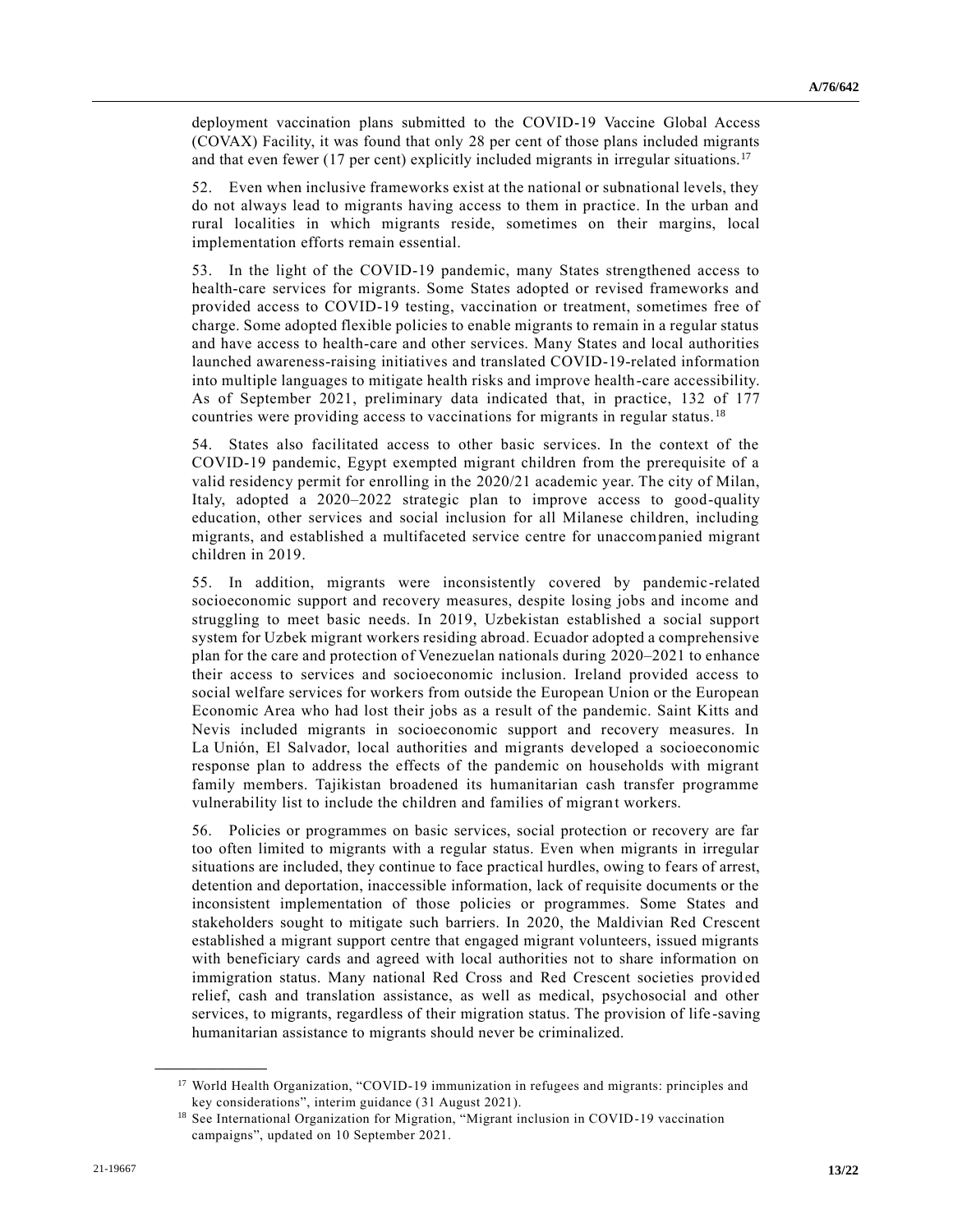57. Efforts to reform policies, practices and discourse must confront xenophobia and disinformation on migration and migrants and dismantle structural, systemic and institutional forms of discrimination. Myths, misperceptions and discrimination against migrants persist. Narratives that falsely associate migrants with criminal activities or play to anti-immigrant anxieties should never be used to justify policies and practices. During the pandemic, migrants faced hate speech, racial slurs, stigma and violence, as well as discriminatory policies and programmes that impaired their well-being.

58. Various States and stakeholders have sought to tackle those issues. In 2019, Colombia adopted legislation to outlaw the use of xenophobic narratives about Venezuelan migrant and refugee communities. Also in 2019, Chad established a network of journalists to strengthen media coverage and counter misinformation through evidence-based migration narratives. The "It Takes a Community" campaign, co-chaired by Canada, Ecuador and the Mayors Mechanism of the Global Forum on Migration and Development, convenes national and local Governments, businesses, civil society and international organizations to promote balanced, evidence -based narratives on migration that show that migrants help to create productive, safe and welcoming communities.

59. Shifts towards greater inclusion of migrants observed in the context of the pandemic and beyond demonstrate that progress can be made. Such actions align with the vision and guiding principles of the Compact and recognize the interconnectedness of human beings. The benefits can resonate across societies. Those lessons must be heeded and the opportunity must be seized to catalyse change and work towards the elimination of inequities for migrants and their children and families.

#### **B. Promoting safe and regular migration**

60. The COVID-19 pandemic has eroded well-established channels of entry for migrants worldwide, bringing entire immigration systems to a standstill with attendant delays and lags in their re-establishment, even though demand for migrant workers remains strong and adverse and complex drivers of migration persist. As Governments recalibrate migration governance systems (paying attention to the intensifying impacts of climate change, growing demands for migrant labour across skill levels, and the knowledge and competencies of returning migrants), rights-based regular pathways, sustainable reintegration and predictability are vital for realizing the Compact's promise and target 10.7 of the Sustainable Development Goals (Facilitate orderly, safe, regular and responsible migration and mobility of people, including through the implementation of planned and well-managed migration policies). States have shown how to do this, including by adopting flexible policies to prevent migrants from falling into irregular status, regularizing the status of migrants in irregular situations and facilitating pathways for entry and stay, including for family reunification or work.

61. Fulfilling the commitment to expanding and diversifying pathways for safe, orderly and regular migration is critical for preventing and addressing vulnerabilities throughout the migration journey. While options to enter and stay, including to work, reunite with family members or regularize status, have never been available unconditionally, the resumption of cross-border movements for vaccinated people while many countries struggle to inoculate a fraction of their population foreshadows widening inequities. Providing migrants at different skill levels and in different situations of vulnerability with opportunities for entry and stay reduces the need to move, live or work in unsafe or irregular conditions.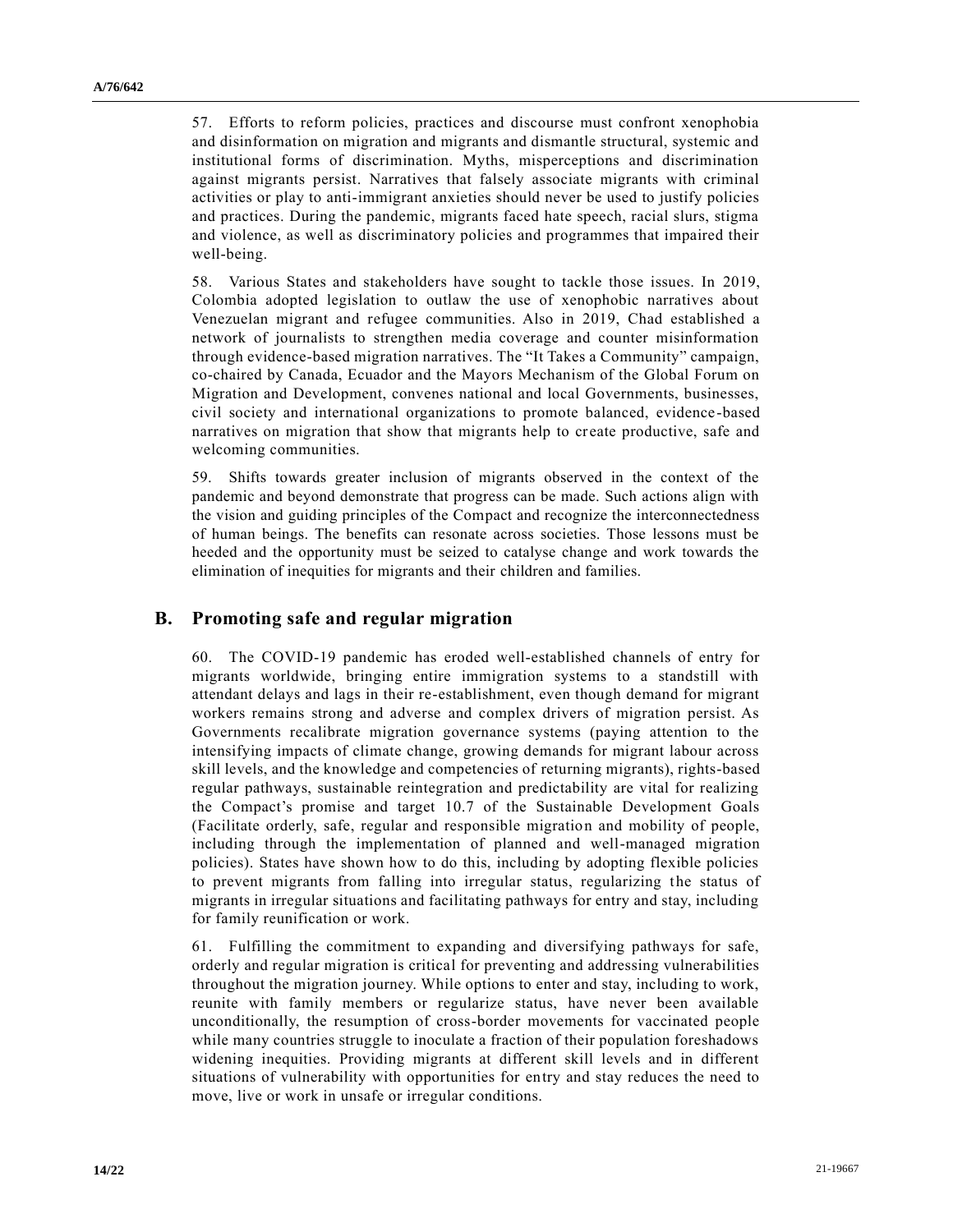62. In the context of the pandemic, Costa Rica regularized the status of migrant workers in irregular status who were affected by the pandemic, enabling them to obtain a job in the agricultural sector. The Republic of Korea extended certain employment contracts and visas. In 2020, Portugal granted temporary residence status to more than 350,000 migrants, providing them with access to health care, social support and other rights at the same level as citizens. Thailand granted visa extensions to about 1 million migrant workers from Cambodia, the Lao People's Democratic Republic and Myanmar, and other migrants were granted automatic visa extensions. In 2021, the United Kingdom launched a programme allowing international students with graduate degrees to apply for jobs at any skill level. In 2020, Chile approved an immigration law to strengthen children's rights in the context of migration, which includes a special visa for children and permits children to enter the territory without travel documentation and prohibits immigration sanctions against children.

63. In 2021, Colombia adopted a temporary protection regime for Venezuelan nationals wishing to remain in Colombia. The protection visa is valid for 10 years and includes an identification document that facilitates access to rights and services. The Netherlands temporarily extended the period for victims of trafficking to report abuse to the police. In 2020, the Plurinational State of Bolivia adopted a policy to regularize migrants with irregular status, including Venezuelan children. In 2019, Algeria adopted a framework to allow migrants at border crossings to obtain a "regularization visa" in humanitarian situations.

64. The Compact also explicitly addresses regular migration pathways for people affected by environmental drivers, and a number of States and stakeholders are taking initial steps to make such pathways a reality. In 2020, the Intergovernmental Authority on Development adopted a protocol on the free movement of persons that includes provisions allowing persons affected by disasters to enter and stay in other countries in the region. In the Pacific region, States, United Nations agencies, the Pacific Islands Forum Secretariat and other actors support a human rights-based regional approach to human mobility associated with climate change, including by facilitating labour migration. In 2021, the United States of America recommended the creation of a legal pathway for humanitarian protection for people facing serious threats to their lives because of climate change.

65. Ensuring that any return and readmission are safe and dignified and in accordance with obligations under international law and that reintegration into home communities is sustainable is of prominent concern, including in the context of the pandemic. COVID-19, border closures and other restrictions have made the return, readmission and reintegration of migrants more complex. In some cases, States have forcibly returned migrants with insufficient regard for health risks or due process and procedural safeguards, including children's best interests. Mobility and other restrictions and capacity limitations constrained the return of migrants who wished to return.

Some States suspended forced returns altogether, while others supported the repatriation of their nationals. Mongolia thus facilitated the return of Mongolian nationals stranded abroad and provided reintegration assistance through vocational training courses, access to job placements and basic services. In 2020, the Philippines provided transportation assistance and a mobile help desk to support its returning nationals.

67. Some migrants who returned have faced reintegration challenges from overburdened and underequipped health systems, contracting labour markets and discrimination and stigma. Returning migrants have also struggled to gain access to decent work opportunities and reintegration support.

68. Some States have supported reintegration and recognized the opportunity to leverage the skills and knowledge acquired by their returning nationals. In 2020, Viet Nam launched a "one-stop" office to strengthen capacity to support returning migrant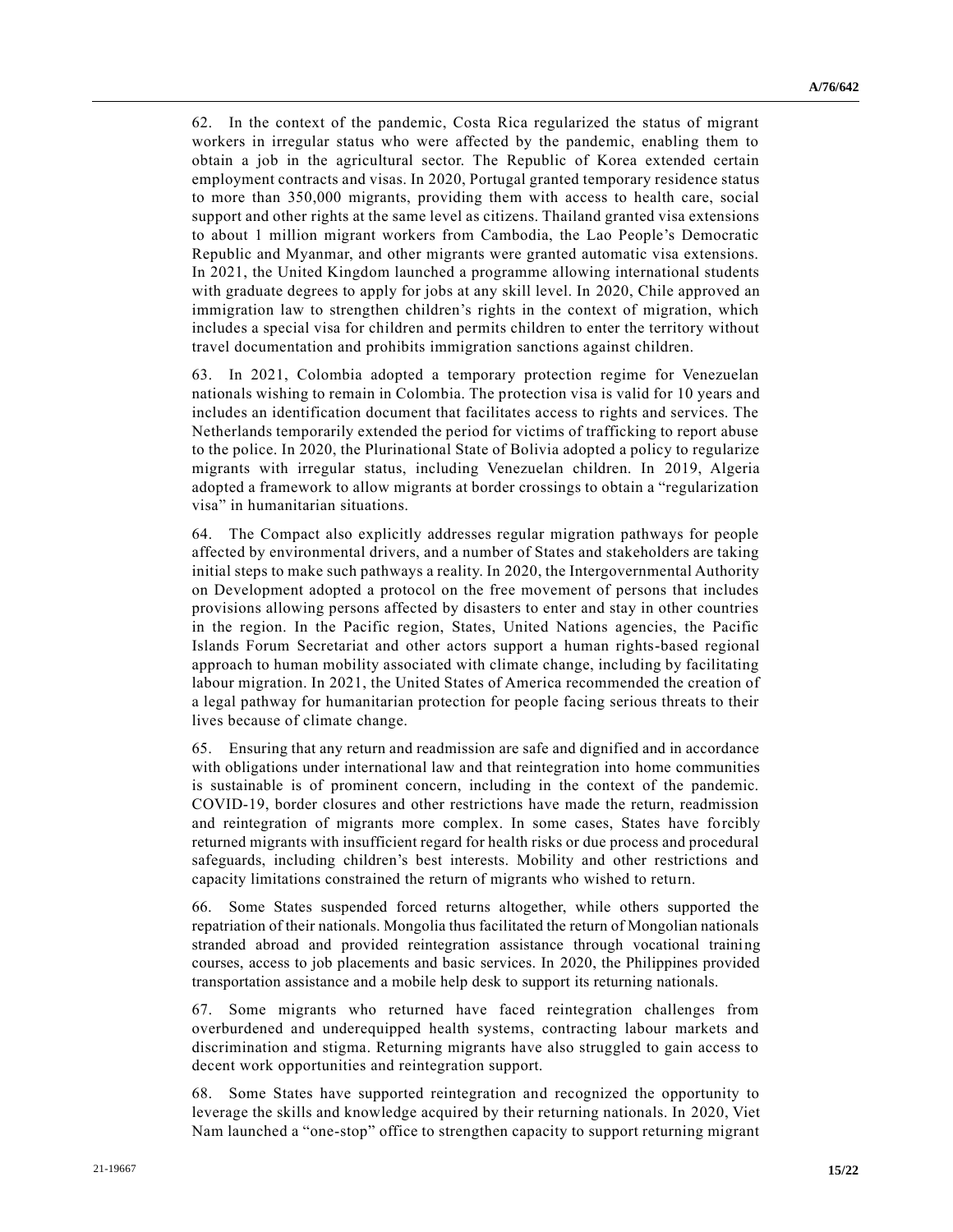women, including through the provision of economic support for reintegration. Nepal provides a minimum of 100 days of employment per year to unemployed people, including migrants returning from abroad and those who lost their jobs because of the pandemic. In 2020, Honduras, United Nations agencies and stakeholders provided specific reintegration services for returned girls and boys.

69. Clear rules and procedures are equally crucial for re-establishing predictable pathways for admission, stay and work, for return and readmission and for safeguarding rights, including at borders. The pandemic led to the introduction of extraordinary levels of travel and route restrictions, as well as massive delays in visa processing. New COVID-19 waves and variants and shifting conditions for admission, stay and work, as well as discriminatory travel bans in a world of vaccine inequity, continue to disrupt and complicate international migration.

70. Requirements introduced during the pandemic are being consolidated in modified immigration and border procedures that include, to a greater extent, health considerations. Disparities in getting access to regular pathways may be heightened if evolving public health requirements serve as a foundation for increasingly restrictive policies. Ensuring that any adjustments to immigration and border management procedures, including digitalization and the use of new technologies, continue to uphold rights and non-discriminatory opportunities for safe and regular migration remains vital, so that the most vulnerable do not face the toughest b arriers.

71. Migrants face risks and may be subject to harm throughout the migration journey, owing in part to a lack of proof of legal identity, insufficient access to information and lack of predictability in migration procedures. Fulfilling the commitments on proof of legal identity, accurate and timely information and predictability is essential for facilitating regular migration and reducing vulnerabilities in the migration process, as it empowers migrants to gain access to services and enjoy their rights.

72. The commitment to providing proof of legal identity received relatively limited attention during regional reviews, despite its foundational role in fulfilling many other commitments, including access to regular pathways and a safe and dignified return, and its importance for advancing Sustainable Development Goal target 16.9 (By 2030, provide legal identity for all, including birth registration). With regular pathways out of reach, migrants who lack proof of legal identity may resort to irregular channels, frustrating the Compact's vision and target 10.7 of the 2030 Agenda and entrenching existing inequalities. Well-functioning civil registration systems, including with the capacity to register births and issue documents abroad through consular networks, are crucial for safe, orderly and regular migration. In countries such as Colombia and Ecuador, efforts to provide proof of legal identity for migrants have received considerable support.

73. Promoting regular migration and sustainable reintegration requires a multifaceted approach, embodying many of the commitments that States have ma de in the Compact. Accelerating actions in those areas must be an essential aspect of inclusive recovery.

#### **C. Preventing loss of life and other tragedies during migration**

74. States and stakeholders must reduce vulnerabilities that undermine the human rights and well-being of migrants and their families, including tragedies that stem from irregular migration and responses to it. Migrants continue to die, disappear or suffer along perilous routes that traverse hostile environments on land and at sea, at borders and in countries of destination. While actual figures are likely to be higher, between January 2019 and 24 November 2021, more than 8,436 migrant deaths were recorded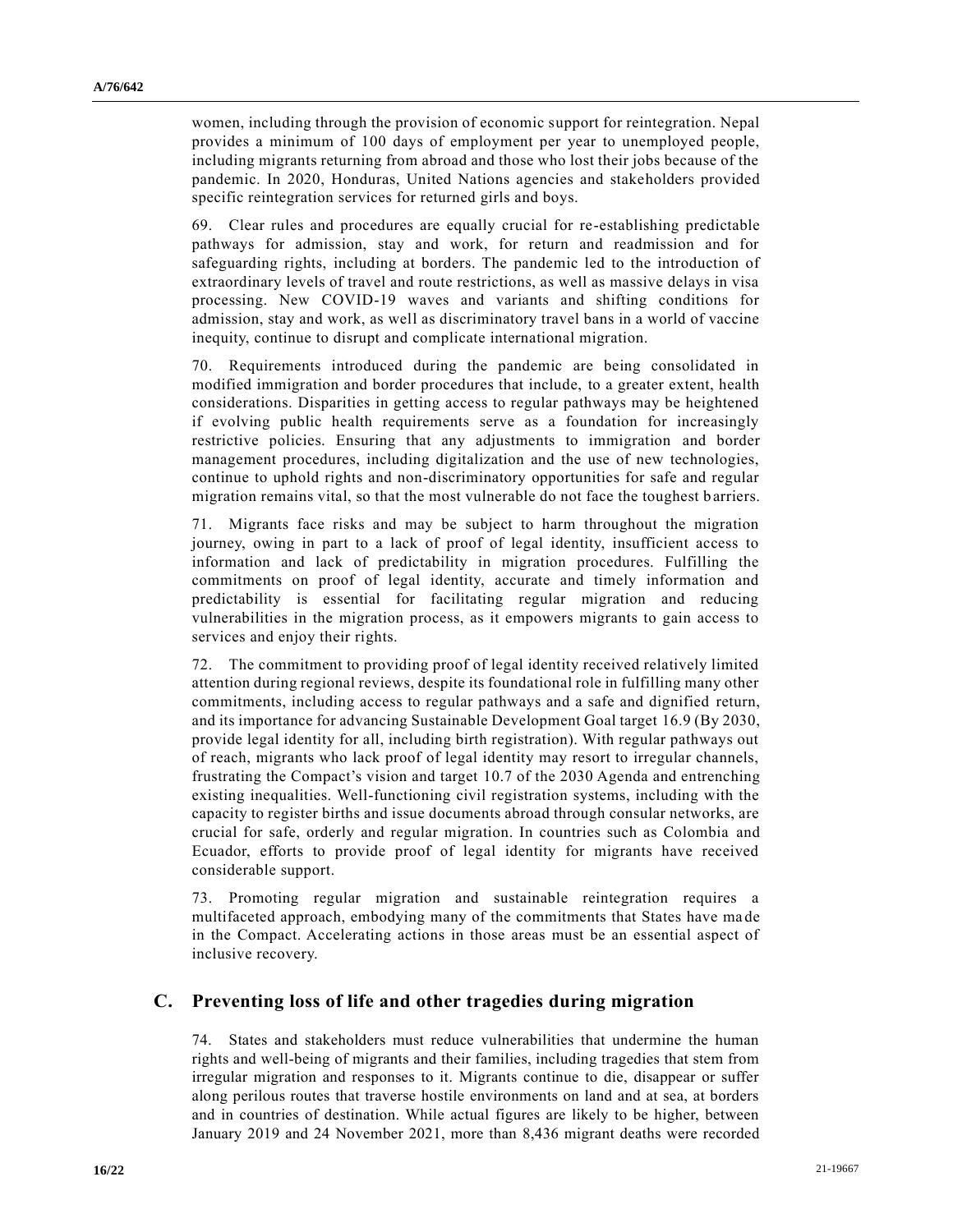globally, while a further 5,534 migrants went missing and are presumed dead.<sup>19</sup> The images of a deceased child migrant washing up on a shore or the burial mound of a young person in the freezing forested buffer zone between two countries do not convey the reality for migrants, who continue to die or suffer during their migration journeys. The profound consequences for families span psychosocial, economic, legal and administrative challenges. More must be done to put a stop to such preventable tragedies.

75. It is concerning that the loss of migrant lives received relatively limited attention in the regional reviews. Indeed, since the adoption of the Compact, the commitment to saving lives and establishing coordinated international efforts on missing migrants has yet to be translated into meaningful action. The Proyecto Frontera along the Central American migration route is one initiative in which State authorities and civil society organizations cooperate to search and identify missing migrants. Efforts to identify shipwreck victims in Tunisia also serve as an example of State and stakeholder efforts.

76. Rescue at sea is a basic humanitarian imperative. The absence of clear, safe and predictable disembarkation mechanisms for rescued people continues to pose avoidable risks to life in some parts of the world. A global community of practitioners has developed guidance documents to assist States and other stakeholders in the implementation of objective 8 of the Compact (Save lives and establish coordinated international efforts on missing migrants), including regarding the creation of transnational search mechanisms.

77. Efforts must be extended to preventing deaths and suffering through systemic and policy changes that address the risks inherent to migration frameworks. Practices that exploit people's situations of vulnerability for political, economic or other ends, precipitating avertible humanitarian consequences and human rights violations, must be eliminated.

78. The human rights and humane treatment of migrants must remain at the centre of all actions. The experience of migrants and their families can provide invaluable insights for translating stated commitments into effective action. All actors must engage together in dialogue and analysis and inculcate cooper ation and partnerships to act in solidarity with and for all people, as part of the collective work to realize the benefits of migration for all.

# **IV. United Nations system institutional arrangements in support of the Compact**

79. The United Nations Network on Migration coordinates system-wide support for States in the implementation of, follow-up to and review of the Compact at the national, regional and global levels. It offers a platform for stakeholders to engage in dialogue and the development of tools and guidance in support of the implementation of the Compact.<sup>20</sup>

80. From the outset, the Principals of the Network's Executive Committee agreed on core priorities for the implementation of the Compact at the national, regional and global levels, including delivering on its call for establishing a capacity-building

<sup>19</sup> See [https://missingmigrants.iom.int/.](https://missingmigrants.iom.int/) Missing Migrants Project data reflect documented incidents involving a death or disappearance during migration both on land and at sea; however, it excludes deaths that occur in immigration detention facilities or after deportation to a migrant's homeland, as well as deaths more loosely connected with migrants' irregular status, such as those resulting from labour exploitation.

<sup>&</sup>lt;sup>20</sup> All guidance and tools referenced in the present section are available on the Network's website at [https://migrationnetwork.un.org/.](https://migrationnetwork.un.org/)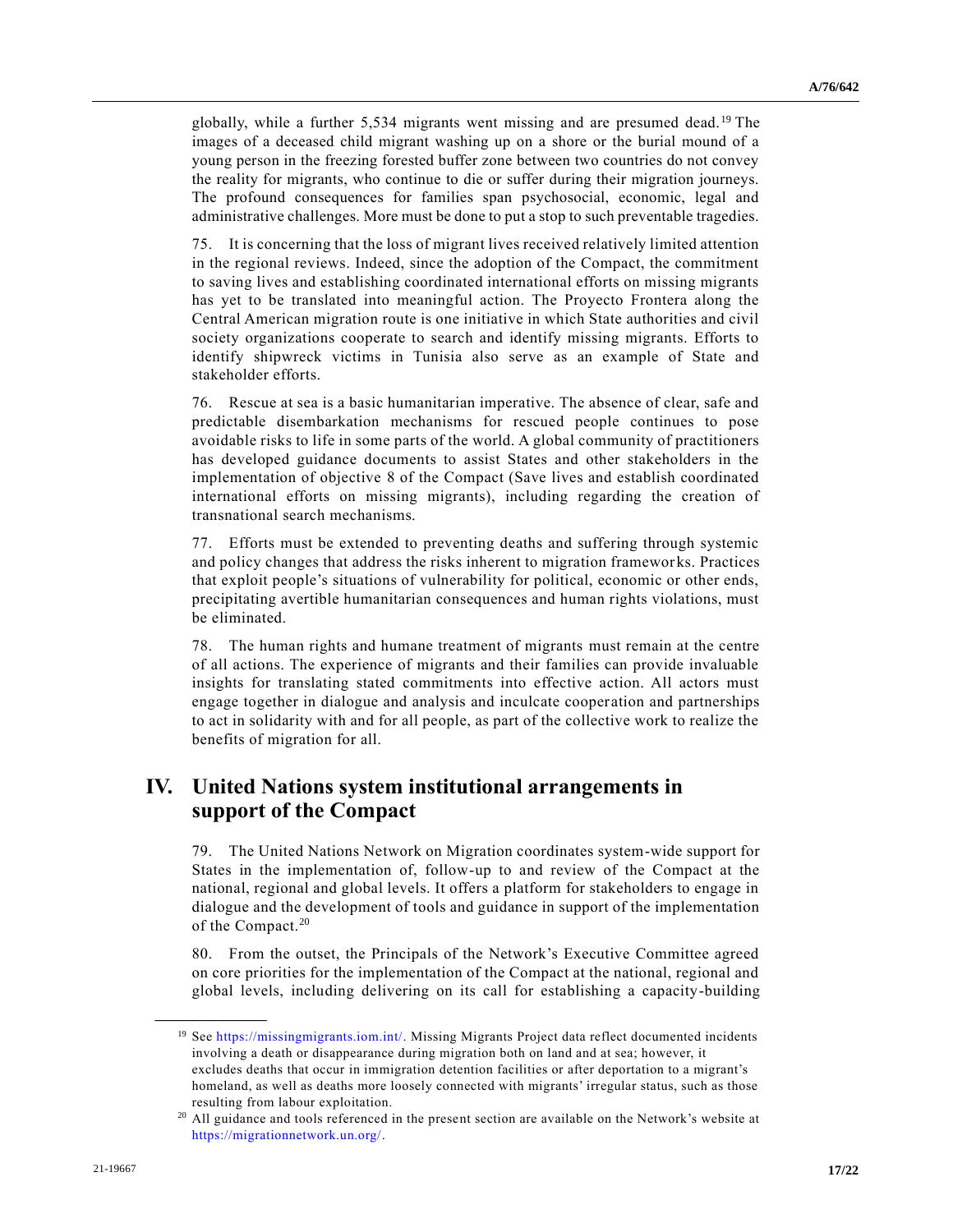mechanism with a connection hub, a start-up fund and a global knowledge platform. The Network established thematic priorities in relation to which the United Nations system could support the implementation of specific objectives of the Compact, while also adapting to the challenges of the pandemic. Those include multi-stakeholder work streams, such as on climate change and migration and on the inclusion of migrants in COVID-19 response and recovery efforts. Biannual meetings of the Principals continue to direct the Network's activities.

81. The Network collaborates closely with the Development Coordination Office of the United Nations and the resident coordinator system and, more broadly, lever ages the recent reforms of the United Nations development system for greater impact. The Network has developed guidance and training for United Nations country teams on how to support the implementation of the Compact, including through the integration of migration into the United Nations Sustainable Development Cooperation Framework and elaborating on the role of the Compact in achieving the 2030 Agenda. Training was piloted in Armenia, Bosnia and Herzegovina, Georgia, Morocco, Thailand and Ukraine and is being adjusted to incorporate lessons learned.

82. The Network developed guidance for Governments and stakeholders to implement the Compact. The guidance suggests a six-step process for implementing the Compact objectives and guiding principles, while recognizing the need for a context-driven, flexible approach. The guidance also highlights the importance of developing national action plans, based on inclusive consultations, aligned with international law and national development plans.

83. To mainstream the Compact in national planning and implementation, including within the framework of the 2030 Agenda, more than 50 country networks were established and integrated into over one third of the United Nations country teams across the globe. The country networks align with the repositioning of the United Nations development system and provide coordinated support from the United Nations system on migration. In Bangladesh, the Network supported the Government in responding to the impact of COVID-19 on Bangladeshi migrants, convened workshops to solicit inputs for the national action plan on Compact implementation and produced evidence to support interventions. Country networks advised Governments on their voluntary reviews of the Compact and organiz ed consultations with civil society. In addition, six regional networks were established to strengthen regional and subregional cooperation and supported the regional reviews.

84. As a component of the capacity-building mechanism, the Network established the migration multi-partner trust fund in 2019, the first United Nations inter-agency pooled funding instrument in the field of migration. <sup>21</sup> Aligned with the 2030 Agenda, the programmatic scope of the trust fund embraces the 360-degree approach of the Compact, clustering all 23 objectives under five thematic areas. The steering committee of the fund includes countries of origin, destination and transit, donors, stakeholders and Network entities. It is chaired by the Director-General of IOM as the Network Coordinator, who ensures that the fund is governed in an inclusive and transparent manner. Programmes supported by the fund are designed and implemented by Governments and stakeholders, including civil society, migrants and communities. A results-based framework tracks the alignment of programmes with the Compact's guiding principles through a set of indicators.

85. As at the end of November 2021, 12 joint programmes that involved countries from different regions and brought together 12 participating United Nations organizations had been funded. The programmes focus on governance of labour migration, migration data, families remaining in countries of origin, trafficking in

<sup>21</sup> See [https://migrationnetwork.un.org/mptf.](https://migrationnetwork.un.org/mptf)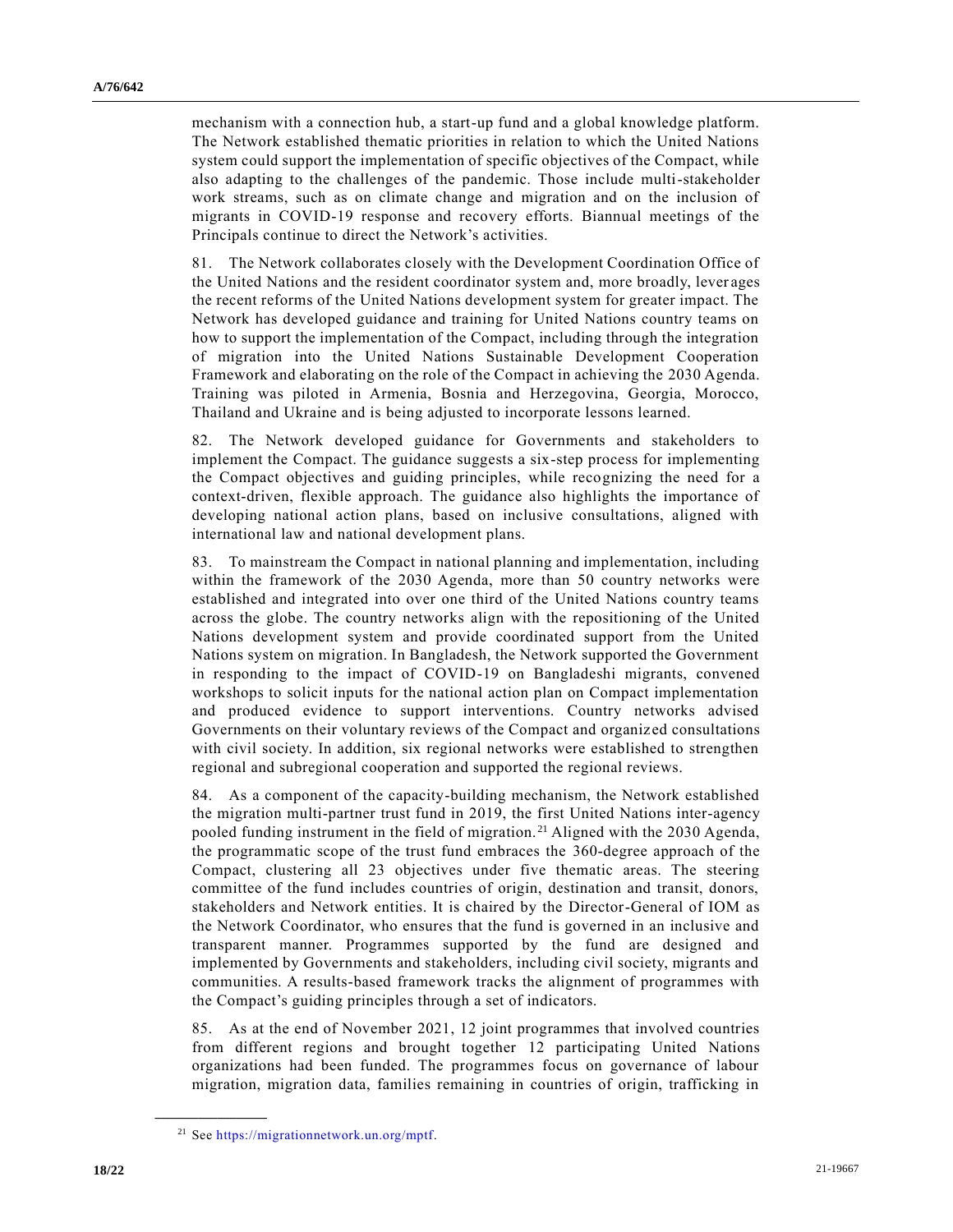persons, border management and social cohesion, managing health risks, migration in the context of disasters and climate change, recruitment and reintegration, and capacity-building for local governments to strengthen socioeconomic integration.

86. From the 113 concept notes submitted, the steering committee has identified 34 joint programmes, 10 of which are ready for implementation. The large number of concept notes indicates a strong demand from States. As of November 2021, \$30 million had been contributed by 12 donors, although strong funding momentum stalled during 2020 amid the COVID-19 pandemic.

87. The Migration Network Hub, launched in March 2021, is a virtual, interactive "meeting space" where Governments, stakeholders and experts can gain access to, request and share migration-related information and services. It hosts up-to-date, peer-reviewed and curated research, evidence and analyses on all aspects of migration, including Network knowledge products. The interface is organized along the objectives and guiding principles of the Compact, as well as by geographical scope. It includes more than 1,000 resources, in several United Nations languages, which have been reviewed by a regionally balanced peer-review mechanism. The hub also provides online discussion spaces, a repository of practices and a database of over 1,150 registered experts. Additional funding is needed to ensure sustainability and create a more user-friendly interface.

88. Thematic working groups, leveraging United Nations and multi-stakeholder expertise and capacity, developed products to support the realization of specific objectives of the Compact and issued common Network positions. For instance, the Network issued a policy brief on COVID-19 and immigration detention and knowledge products on alternatives to immigration detention and organized peer-learning exchanges with States; a guidance note on regular pathways for admission and stay for migrants in situations of vulnerability; guidance to support States in negotiating, designing, implementing, monitoring and evaluating rights-based bilateral labour migration agreements; a position paper and related tools on ensuring a safe and dignified return and sustainable reintegration, which includes common principles to guide coordinated action; and a policy brief on enhancing access to services for migrants in the context of COVID-19 preparedness, prevention, and response and beyond.

89. As elaborated in section II, the Network supported the organization of regional reviews of the implementation of the Compact for the member States of the regional commissions of the United Nations. Similarly, the Network, through its regional networks, facilitated stakeholder consultations and participation in the regional reviews.

90. Efforts were undertaken to broaden stakeholder inclusion and leverage their expertise. Stakeholders co-led or participated in working groups. The Network coordinated online webinars and listening sessions on mobility in the time of COVID-19 and quarterly consultations, which engaged stakeholders across the world, including grass-roots organizations and young people. Selected regional and country networks created structured opportunities for stakeholder engagement.

91. The Network supported States during the negotiations of the 2021 ministerial declaration of the high-level political forum on sustainable development. The Network also supported the Commission on Crime Prevention and Criminal Justice of the Economic and Social Council and the Global Forum on Remittances, Investment and Development. Ahead of the twenty-sixth session of the Conference of the Parties to the United Nations Framework Convention on Climate Change, the Network issued a statement on migration scenarios in a changing climate, working collaboratively with migration and climate change stakeholders.

92. Looking ahead, now that it has established itself through its workplans, increased presence at the regional and national levels and efforts to strengthen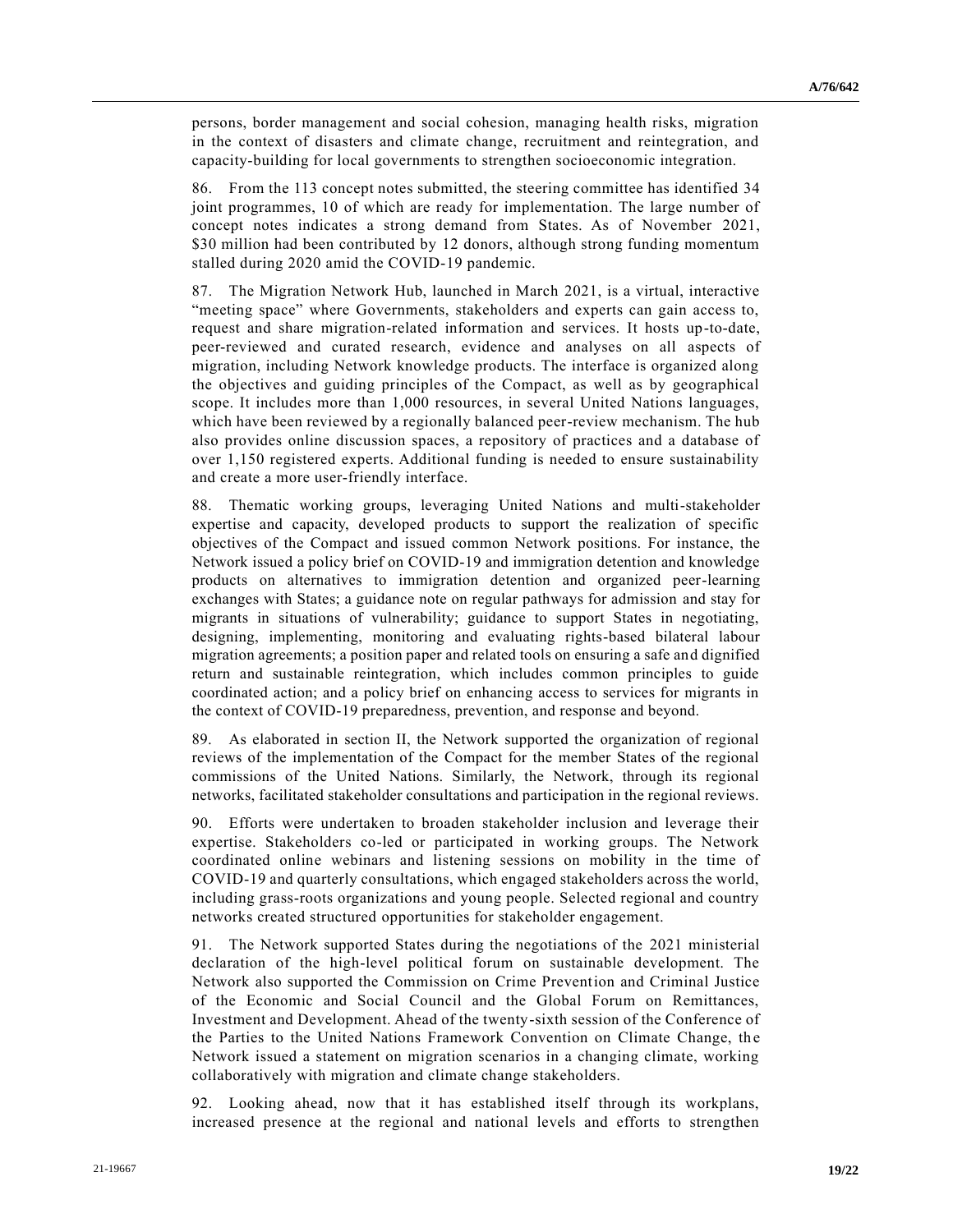collaboration, engagement and linkages, the Network has the potential to expand support for States and stakeholders in a more sustained manner. Increasingly, it issues timely statements and positions, speaking with one voice on critical aspects of migration and migrant rights.

## **V. Conclusion and recommendations**

93. States and stakeholders are encouraged to pledge concrete actions for the implementation of the Compact, where possible in advance of the first International Migration Review Forum. This will be critical in ensuring tangible progress in moving forward with this cooperative framework for the benefit of all.

94. The progress declaration will provide an opportunity for States to reaffirm th eir commitment to the implementation of the Compact and to develop actionable recommendations that address systemic, emerging and unanticipated challenges in migration governance.

95. The human rights of migrants and the prosperity and well-being of communities should be at the centre of all that is done. This includes meaningfully engaging migrants and host communities, including children and young people, in decisions that concern them. Today's world is more interdependent than ever and faces intractable and unpredictable challenges, which are undermining the social contract upon which collective peace and progress depend. More stable, equitable and just societies cannot be built and such challenges cannot be overcome if the participation, contributions or well-being of some are ignored. In particular, narratives that depict migrants solely in terms of the perceived benefits that they bring, as a burden or, worse, as a threat, deny them dignity and agency. They also expose them to discrimination and danger and are contrary to the overwhelming evidence that migration contributes to shared prosperity.

96. The present report shows how Governments can put in place laws, policies and practices consistent with the commitments and guiding principles of the Compact and how they can lead by example, demonstrating our common humanity. We have shown that we can do better, and we must.

97. Throughout the present report, recommendations are provided on how to ensure safe, orderly and regular migration and fulfil the promise of the Compact, in accordance with its vision and guiding principles. Additional actionable recommendations are elaborated upon below, recognizing that cooperation and partnerships remain essential for their achievement.

## **A. Promoting inclusive societies and including migrants in COVID-19 response and recovery**

98. States and stakeholders are urged to ensure that all migrants are granted and enabled to gain access to essential health services and continuity of care, including COVID-19 vaccinations, testing and treatment, regardless of migration status, and in line with the principles of universal health coverage.

99. States are urged to ensure that migrants and returning migrants are included in development, social protection, and socioeconomic response and recovery frameworks, drawing on lessons learned from the pandemic.

100. States are urged to establish mechanisms to separate immigration enforcement activities from service provision, including access to basic services.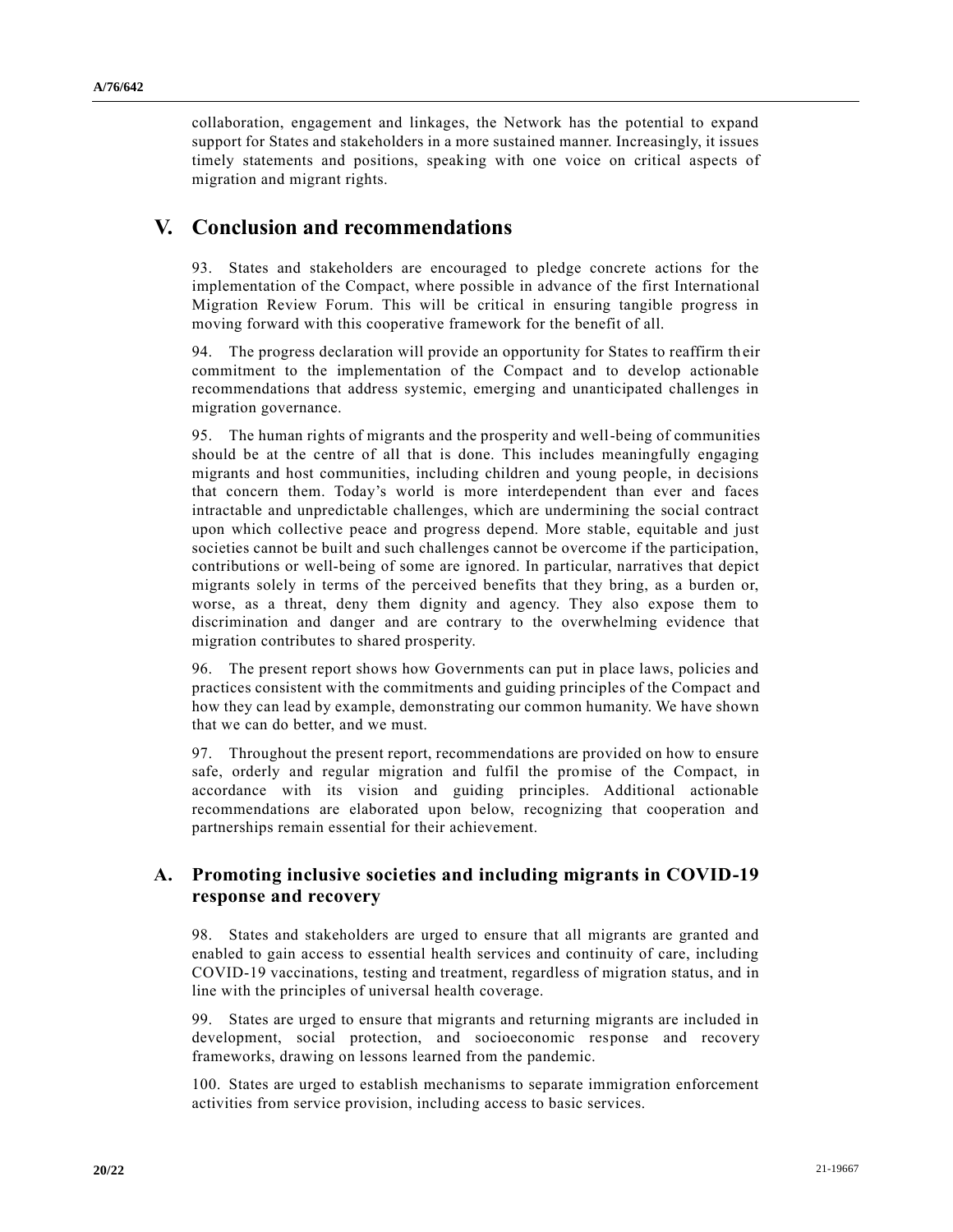## **B. Promoting safe and regular migration**

101. States are urged to cooperate through State-led and other regional, subregional and cross-regional processes and platforms to expand and diversify rights-based pathways for regular migration. Such efforts should be grounded in labour market realities and decent work; promote pathways for migrants affected by disasters, climate change and environmental degradation and other migrants in vulnerable situations; and facilitate family reunification and regularization for migrants in irregular situations.

102. States are urged to comply with the obligation of non-refoulement at borders and to stop forced returns in situations where the health, safety, dignity and human rights of migrants and communities of origin and transit cannot be safeguarded. At all times, States are urged to uphold the best interests of children.

103. States are urged to cooperate with other States and local governments, including through their consular and diplomatic missions, to uphold the right to proof of legal identity for all migrants, regardless of status, by ensuring that all children are registered at birth and by providing identification documents to prove legal identity and facilitate access to services, participation and protection of rights.

## **C. Preventing loss of life and other tragedies during migration**

104. States are urged to develop clear, safe and predictable disembarkation mechanisms for rescued people, whereby coastal States take equal responsibility in providing a place of safety, in accordance with international law, joined in solidarity by other States, in lieu of ad hoc approaches that undermine human rights, including the right to life.

105. States are urged to comply with their international obligations at borders and along migratory routes and to safeguard human rights, counteracting the erosion of humane and rights-based border management systems and deterrence-based approaches.

106. States are urged to stop obstructing humanitarian efforts aimed at providing life saving assistance and criminalizing those who provide such humanitarian assistance, including by ensuring that criminal liability for migrant smuggling is in accordance with international law.

107. States are urged to assess the consequences of restrictive, deterrence-based migration-related laws, policies and practices and to revise those, as necessary, to mitigate potential negative consequences.

## **D. Building capacity**

108. States are encouraged to meet the migration multi-partner trust fund capitalization target of \$70 million by the time of the International Migration Review Forum in 2022, and to use it to reflect on thematic priorities and provide guidance on the strategic direction of the trust fund, to cement its relevance and potential and to sustain support.

109. States are encouraged to integrate migration as a core, cross-cutting issue in sustainable development and other applicable frameworks, including by developing ambitious national plans to implement the Compact, to strengthen its implementation, follow-up and review.